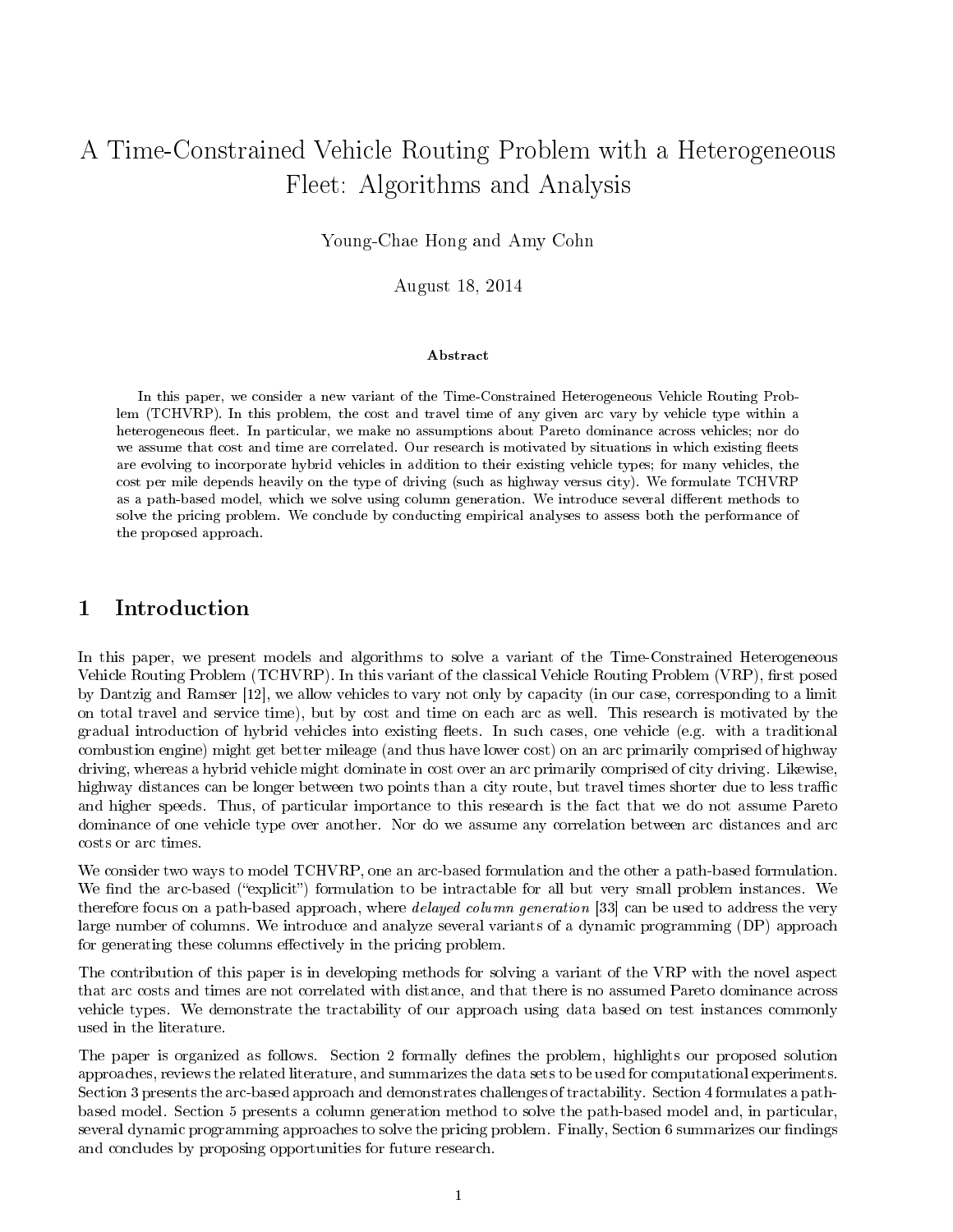# 2 Time-Constrained Heterogeneous Vehicle Routing Problem

# 2.1 Problem Description

The classical Vehicle Routing Problem (VRP) is to find an optimal (i.e. minimum-cost) set of routes for a fleet of vehicles so as to serve a given set of customers; the Traveling Salesman Problem (TSP) is a special case of VRP, in which only one vehicle must serve all customers [11]. Many other variants of the VRP have been considered, including: Capacitated VRP (CVRP), in which the vehicles have limited capacity [7, 8, 17], VRP with Time Windows (VRPTW), where customers have time windows within which the deliveries must be made [9, 14], and Heterogeneous Fleet VRP (HVRP), in which there are different types of vehicles characterized by different capacities and costs [25].

Within HVRP, problems can be further classified. For example, some have finite numbers of vehicles for each type and some are unlimited. Some have fixed costs for each vehicle and some do not. In some cases, the capacity is constant across all vehicle types and in some cases it varies across types. Furthermore, arc-costs may be constant or may vary by vehicle type. These problems are further described, and the literature reviewed, in Baldacci, Battarra, and Vigo [2].

We consider another variant of HVRP, which we label the Time-Constrained Heterogeneous Vehicle Routing Problem. In this variant, the cost and travel time of any given arc may vary by vehicle type within a heterogeneous fleet. In particular, we make no assumptions about Pareto dominance across vehicles. Thus, one vehicle may be the least-cost option on certain arcs but the most costly on others. Similarly, one vehicle may be fastest over some arcs, but slowest over others. Furthermore, we do not assume that cost and time are correlated. This allows us to incorporate characteristics of mixed fleets that combine vehicles with both traditional combustion and hybrid engines.

Specifically, TCHVRP is defined as follows:

- We are given a fixed depot and a known set of customers.
- We are given a set of vehicle types, with a finite number of vehicles within each type.
- We are given arcs connecting each customer with the depot and each pair of customers. Each vehicle  $type/arc$  pair has a given cost. There is no fixed cost per vehicle.
- Each vehicle type has its own time limit on the amount of work that vehicles of that type can perform. Each vehicle type/arc pair has a given time duration, and there is a given time associated with servicing each customer. Note that our "capacity" is time, not volume, and this resource is consumed over the arcs as well as at the nodes (i.e. customers).
- The goal is to find the minimum-cost assignment of vehicle types to routes such that each customer is visited exactly once, no vehicle exceeds its time limit, and we do not use more vehicles of a given type than are available.

## 2.2 Literature Review

Exact approaches to HVRP, and to VRP problems in general, are typically based on integer programming (IP) formulations. These are usually either arc-based or path-based models.

Arc-based models use binary decision variables to indicate whether a given vehicle (or vehicle type) travels between two customers in the optimal solution. Formulations of this type for the VRP can be first found in Garvin et al. [18], and Gavish and Graves [19, 20]. The heterogeneous VRP was formulated in Gheysens et al. [22] and Golden et al. [25] by using three-index binary variables  $x_{ij}^k$  as vehicle flow variables that take value 1 if a vehicle of type k travels directly from customer  $i$  to customer  $j$ , and 0 otherwise. Such formulations must include subtour elimination constraints, however, which often lead to heavily fractional solutions to the linear programming (LP) relaxation and, in turn, weak lower bounds on the optimal objective value.

VRP is also often modeled, therefore, with a set partitioning formulation, as originally proposed by Balinski and Quandt [4]. The set partitioning formulation for heterogeneous VRPs associates a binary variable  $x_r^t$  with each feasible route  $r$  and vehicle type  $t$ . However, given that the number of candidate routes is exponentially large, it is often impractical to explicitly enumerate all routes in the model. Instead, delayed column generation algorithms are used, using a pricing problem such as those posed by Rao and Zionts [33], Foster and Ryan [16], and Agarwal, Mathur, and Salkin [1].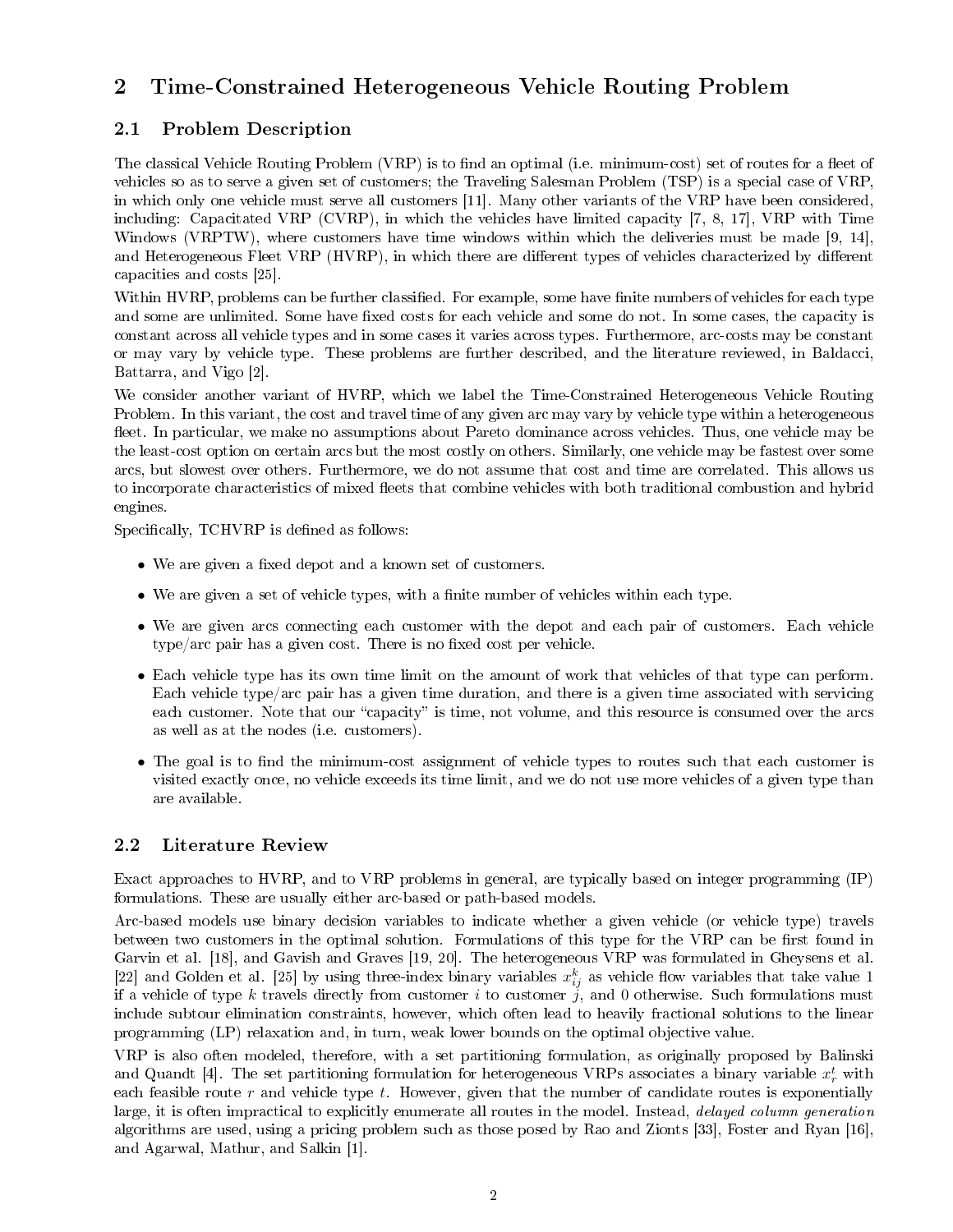Both of these types of exact approaches, however, can suffer from significant tractability issues. Even pure VRP problem instances with more than 100 nodes can typically not be solved to optimality in a reasonable amount of time [3, 17]. Variations such as HVRP are even more complex to solve. Therefore, many heuristics have also been developed in order to find high-quality solutions in acceptable run times.

Dating back as far as Dantzig and Ramser [12], many heuristics have been published. The savings heuristic by Clarke and Wright [10] iteratively merges partial routes to form a set of feasible routes, and the sweep algorithm by Gillett and Miller [23] sequentially generates non-overlapping feasible routes by rotating a half-line rooted at the depot. In addition to classical VRP heuristics, several meta-heuristic approaches have been developed as well. The best-known examples of meta-heuristics include tabu search [24], simulated annealing [28], and genetic algorithms [27]. Specific meta-heuristics for VRP are provided in Taillard [37], Gendreau [21], Nagata [31], and Prins [32]. Many of the most successful VRP heuristics, however, rely on the use of distance as a surrogate for cost, assuming a constant cost per mile for each vehicle and a given distance matrix. Because we are specifically interested in the case where distance and cost may not be correlated, we cannot build directly on these heuristics for TCHVRP. We instead present an alternative approach based on a path-based model, as we discuss later in the paper.

There is a rich and extensive literature on VRP in general. We refer the reader to Laporte [29], Toth and Vigo [38] and Golden, Raghavan, and Wasil [26] for comprehensive surveys. Additional studies and algorithms focused specifically on HVRPs can be found in Baldacci  $[2]$ .

### 2.3 Data Sets

Throughout the paper, we present computational experiments to assess the performance of different approaches to solving TCHVRP. Our computational experiments are loosely based on the data sets of Golden et al. [25]. Specifically, we use the network topology of these data sets, defined by coordinates in a Euclidean space for each node in the network. Our arc costs and times cannot be drawn from the data sets, however, as it is the variation in these parameters that we are specifically exploring.

Our data sets range in size from 20 nodes to 35 nodes, with exhaustive sets of arcs connecting all node pairs. These correspond to Problem Instances 3, 4 and 15 through 18 of Golden et al. [25]. Specifically, we use the first 20 nodes from Problem Instances 3 and 4, the first 25 nodes from Problem Instances 17 and 18, the first 30 nodes from Problem Instances 15 and 16, and the first 35 nodes from Problem Instances 17 and 18.

We consider three different cases of problem instances derived from these original data sets. In the first case, which serves as a base case, we construct instances where there is only one vehicle type and arc costs and times are fully correlated with distance. Specifically, we define a constant cost per mile and a constant speed, and apply these to all arcs in the network for all vehicle types, using the Euclidiean distance between a given pair of nodes as their arc length.

In the second case, we allow cost per mile and speed to vary by vehicle type, but arc costs and speeds are still fully correlated with distance, and there is thus Pareto dominance with respect to cost, i.e. whichever vehicle type is least-cost on one arc will be least-cost on all arcs.

In the third case, we consider the case of interest, in which costs and times are neither Pareto-dominant nor fully correlated with each other (and thus, implicitly, with the arc distance), although we do recognize that there is at least some degree of correlation to be reasonably expected. To generate arc costs and times, we again start with the same arc lengths between each pair of customers as in the first two cases. We then assign each vehicle type a baseline cost per mile and a baseline speed, but we also randomly generate a perturbing error factor for each arc to avoid Pareto dominance and full correlation between cost and time. Given that we are randomly generating the perturbation factors, we create ten instances for each set of network topologies in this case. [See Appendix A for full details.]

Finally, we assume three types of vehicles for problem instances in the second and third cases. For 20-node instances, we assume two vehicles of each type; for 25-node instances, we assume three vehicles of each type; and for 30- and 35-node instances, we assume four vehicles of each type. For the sake of exposition, we assign the same service time (thirty minutes) to each customer and the same capacity constraint (eight hours) to each vehicle type. It is trivial, however, to specify vehicle- and customer-specific values within our proposed model.

All computational experiments were performed on an Intel Xeon 3.20 GHz processor with 32 GB of memory using CPLEX 12.2 C++ API with an optimality gap of  $0.01\%$ .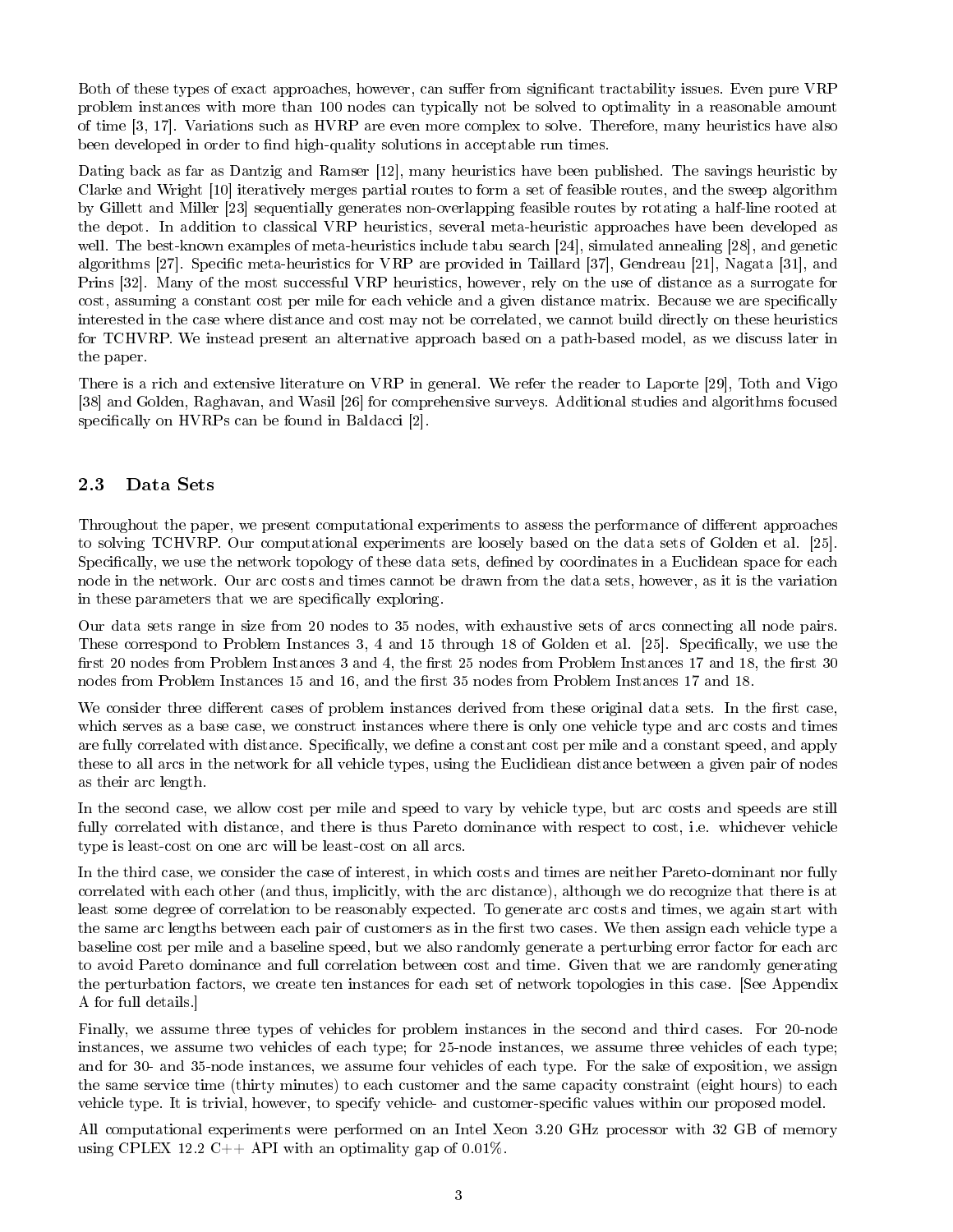# 3 Arc-Based Approach

As with other variants of VRP, TCHVRP can be formulated as an arc-based network flow model, using subtour elimination constraints such as those found in Golden et al. [25], which in turn builds on the work of Miller, Tucker, and Zemlin (MTZ) for the TSP [30]. Such an approach to TCHVRP, however, suffers from poor computational performance, as we will demonstrate below. Thus, this section motivates us to instead pose a path-based approach to solving TCHVRP.

### 3.1 Formulation

Parameters and Sets  $N$  set of customers

set of customers in the network, where index 0 represents the depot

- T set of vehicles types
- $c_i^t$ cost to travel from customer i to customer j for vehicle type  $t, \forall i, j \in N, \forall t \in T$
- $d_i^t$  $d_{ij}^t$  travel time from customer i to customer j for vehicle type t,  $\forall i, j \in N, \forall t \in T$ <br>  $M_t$  number of available vehicles of type t,  $\forall t \in T$
- number of available vehicles of type  $t, \forall t \in T$
- $Q_t$  time limit for vehicle type  $t, \forall t \in T$
- $L_i$  service time at customer  $i, \forall i \in N \setminus 0$

#### Variables

- $x_i^t$ binary variable that takes value 1 if a vehicle of type  $t$  is assigned to travel between customers i and j,  $\forall i, j \in N, \forall t \in T$
- y<sub>i</sub> cumulative travel and service time up through customer  $i, \forall i \in N$

Arc-Based Model (ABM):

$$
\min \sum_{t \in T} \sum_{i \in N} \sum_{j \in N} c_{ij}^t x_{ij}^t \tag{1a}
$$

subject to: 
$$
\sum_{t \in T} \sum_{i \in N} x_{ij}^t = 1 \quad \forall j \in N \setminus 0
$$
 (1b)

$$
\sum_{i \in N} x_{ij}^t - \sum_{i \in N} x_{ji}^t = 0 \quad \forall j \in N, \forall t \in T
$$
\n
$$
(1c)
$$

$$
\sum_{j \in N} x_{0j}^t \le M_t \quad \forall t \in T \tag{1d}
$$

$$
Q_t \sum_{t \in T} x_{ij}^t + \sum_{t \in T} (d_{ij}^t + L_j) x_{ij}^t + y_i \le y_j + Q_t \quad \forall i, j \in N, i \ne j
$$
\n
$$
(1e)
$$

$$
y_j + d_{j0} \sum_{t \in T} x_{j0}^t \le Q_t \quad \forall j \in N \setminus 0 \tag{1f}
$$

$$
x_{ij}^t = \begin{cases} \in \{0, 1\} & , \quad i \neq j, \forall t \in T \\ 0 & , \quad i = j, \forall t \in T \end{cases} \tag{1g}
$$

$$
y_j = \begin{cases} \in \mathbb{R}^+ & , j \in N \\ 0 & , j = 0 \end{cases}
$$
 (1h)

The objective (1a) minimizes the total routing cost, which is the sum of the costs associated with each arc used.

Constraint set (1b) ensures that exactly one vehicle type and one incoming arc is assigned to customer  $j$ .

Constraint set  $(1c)$  specifies flow conservation at each customer.

Constraint set  $(1d)$  specifies that the number of arcs out of the depot (and thus the number of routes) assigned to a vehicle type does not exceed the available number of vehicles of that type.

Constraint set (1e) provides the subtour elimination constraints. The variable  $y_i$  is the accumulated time associated with whatever vehicle services customer i. Constraint set (1e) denes the relationship between any two customers that are sequential on a route to have respective  $y$  values that differ by at least the travel and service time associated with moving between them. This ensures that a subtour cannot exist, otherwise the  $y$  variable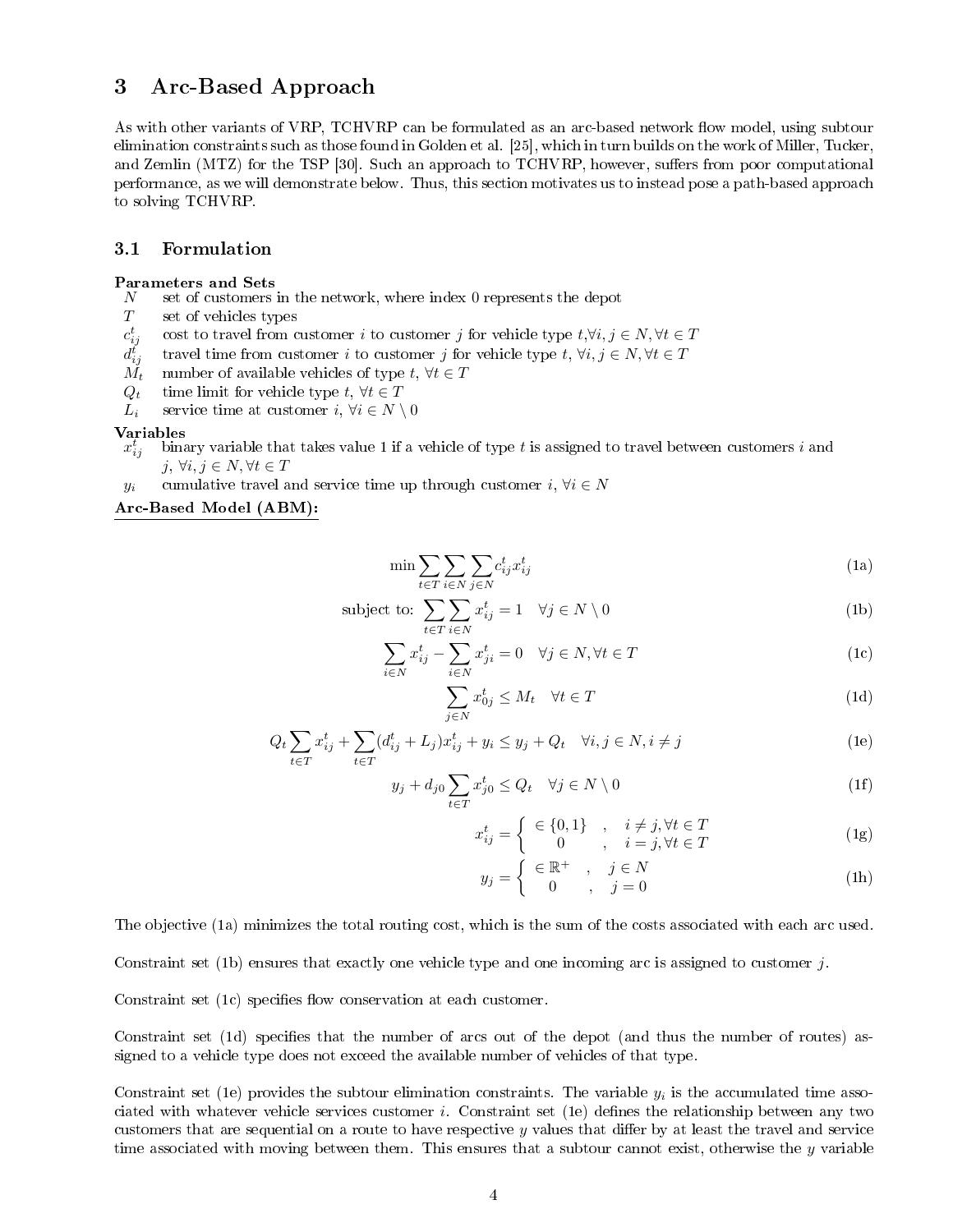associated with any customer appearing in a subtour would ultimately be required to be strictly greater than itself. In particular, when  $\sum_{t\in T}x^t_{ij}=1,$  some vehicle travels from customer  $i$  to customer  $j$ . Therefore,  $y_j$  must be at least equal to  $y_i$  plus the time between them and the service time at customer  $j \left( \sum_{t \in T} (d_{ij}^t + L_j) x_{ij}^t \right)$ . Conversely, when  $\sum_{t\in T} x_{ij}^t = 0$ , there is no known relationship between  $y_i$  and  $y_j$ . The equation reduces to  $y_i\leq y_j+Q_t$  which will also hold because  $Q$  is the limit on accumulated time for any single vehicle, i.e. any single route.

Constraint (1f) ensures that the time incurred by a vehicle through servicing of customer  $j$ , plus the time that it would take to return to the depot if this were the last customer on the route, cannot exceed the total time limit for vehicles of the associated type. This enforces the capacity constraint.

### 3.2 Computational Experiments and Analysis

ABM is difficult to solve in practice, both because it is highly fractional and because the LP relaxation provides an inherently weak lower bound on the optimal objective value. To demonstrate this, we evaluated a randomly chosen subset of our non-Pareto data instances, limiting each run to at most two hours of run time. Tables 1 and 2 show our computational results. Specifically, for each of the four instances considered, Table 1 provides the number of nodes in the network, the realization number (recall that for each of the original networks, we randomly generated 10 sets of arc distances, costs, and times), the number of constraints, and the number of variables. This table also includes information about the branch-and-bound results after two hours of run time. Specifically, we see the number of branch-and-bound nodes solved, the number of pending nodes remaining in the branch-and-bound tree, and the optimality gap at the end of two hours. Table 1 shows that ABM failed to solve any of the instances to provable optimality (the optimality tolerance is 0.01%) within the two hour time limit, and in the case of the 35-node instances, could not even find an integer-feasible solution. In addition, the non-trivial optimality gaps and remaining high numbers of pending nodes suggest that the algorithm is far from terminating at the two-hour time limit.

|             |                    | Data Set                   |                           | ABM (2hours)                     |                            |                          |  |
|-------------|--------------------|----------------------------|---------------------------|----------------------------------|----------------------------|--------------------------|--|
| <b>Size</b> | <b>Realization</b> | Number of  <br>constraints | Number of II<br>variables | <b>Number of</b><br>nodes solved | Number of<br>pending nodes | <b>Optimality</b><br>gap |  |
| 20          | 8                  | $^{\sim}500$               | $^{\sim}1200$             | 914,203                          | 789.919                    | 4.66%                    |  |
| 25          |                    | $^{\sim}750$               | $^{\sim}$ 1900            | 314,918                          | 305,205                    | 12.26%                   |  |
| 30          |                    | $^{\sim}1050$              | $^{\sim}2700$             | 190,431                          | 188,429                    | 13.27%                   |  |
| 35          |                    | $^{\sim}$ 1400             | $^{\sim}3700$             | 73,857                           | 72,455                     | N/A                      |  |

Table 1: ABM after two hours

Table 2 enables us to compare the run times and best objective values for three variations of the problem - the LP relaxation of the integrality constraints (ABM-LPR), the original problem with a two-hour limit on run time, and the original IP with the relaxation of the subtour elimination constraints (ABM-SER).

As Table 2 indicates, the run time of the LP relaxation is close to 0, suggesting that the problem size is not the source of computational challenge. The LP solutions, however, are highly fractional, as demonstrated in Table 1 by the large number of branch-and-bound nodes solved and the nearly equivalent number of pending nodes yet to be solved. Furthermore, the optimality gap at termination is quite weak, with three of the instances having gaps between  $4.66\%$  and  $13.27\%$  and one of the instances unable to find a single integer-feasible solution within the two-hour time limit.

The key to this fractionality appears to be the subtour elimination constraints. When we remove these, the remaining IP solves very quickly (almost as fast as ABM-LPR). As seen in Table 2, however, the objective value for ABM-SER is even lower than the objective value for the LP relaxation, providing an even worse optimality gap.

To help understand why ABM-LPR and ABM-SER provide such weak lower bounds, consider the example from Figure 1. In this example, we see a simple network with four nodes (plus the depot). Arc costs are depicted; for the sake of exposition, we assume all vehicles are identical and have infinitely long time limits. In this instance, the optimal IP solution is to follow the path D-1-2-3-4-D, with each corresponding arc having flow of one, and an objective value of 215. When the subtour elimination constraints are relaxed, however, it is valid to assign one unit of flow to the arcs in path D-1-4-D and likewise to the arcs in the path 2-3-2. This reduces the objective value by 88 percent, from 215 to 25.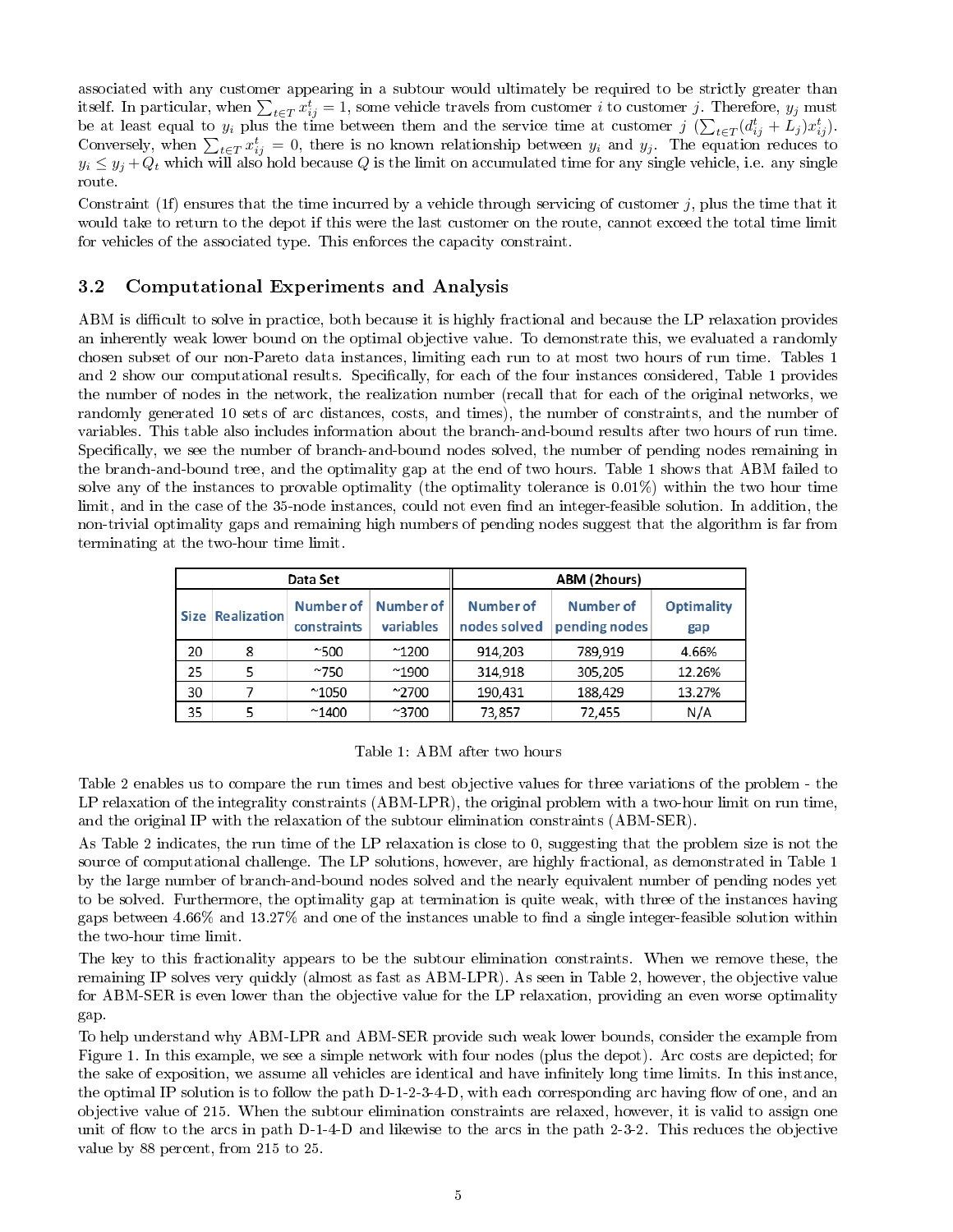| Data Set    |                    |                 | <b>ABM-LPR</b>   |                 | ABM (2hours)     | <b>ABM-SER</b>  |                  |
|-------------|--------------------|-----------------|------------------|-----------------|------------------|-----------------|------------------|
| <b>Size</b> | <b>Realization</b> | <b>Run Time</b> | <b>Objective</b> | <b>Run Time</b> | <b>Objective</b> | <b>Run Time</b> | <b>Objective</b> |
|             |                    | (sec)           | Value            | (sec)           | <b>Value</b>     | (sec)           | Value            |
| 20          | 8                  | < 1             | 375.46           | 7200            | 477.91           | $\leq 1$        | 369.51           |
| 25          | 5                  | < 1             | 464.79           | 7200            | 544.89           |                 | 462.04           |
| 30          |                    | < 1             | 472.99           | 7200            | 544.10           | < 1             | 467.91           |
| 35          | 5                  | < 1             | 532.77           | 7200            | 613.84           | $\leq 1$        | 526.73           |

Table 2: Optimal cost of relaxations



| <b>Models</b>                     | Paths                                                                 | Cost                                                                                                   |
|-----------------------------------|-----------------------------------------------------------------------|--------------------------------------------------------------------------------------------------------|
| ABM                               | $r_{ID}$ : D-1-2-3-4-D (1)                                            | $5 + 100 + 5 + 100 + 5 = 215$                                                                          |
| ABM-SER                           | $r_{SFR}$ : D-1-4-D, 2-3-2 (1)                                        | $(5+5+5)+(5+5) = 25$                                                                                   |
| ABM-LPR<br>$(0 \le \alpha \le 1)$ | $r_{LPR}$ : D-1-2-3-4-D ( $\alpha$ )<br>D-1-4-D, 2-3-2 $(1 - \alpha)$ | $\alpha \times 215 + (1 - \alpha) \times 25$<br>$= \alpha \times r_{IP} + (1 - \alpha) \times r_{SFR}$ |

Figure 1: Example of weak lower bounds

Finally, when the subtour constraints are included but the integrality requirements are relaxed, we can assign  $\alpha$ units of flow to each arc in the path D-1-2-3-4-D (the solution to ABM), and  $1 - \alpha$  units to the arcs in the path D-1-4-D and 2-3-2 (the solution to ABM-SER), i.e. ABM-LPR is a convex combination of ABM and ABM-SER, where  $\alpha$  approaches 0 as Q goes to infinity.

# 4 Path-Based Model

Motivated by the computational experiments described in Section 3, we seek an approach that is not hampered by the need for subtour elimination. In this section, we introduce a path-based model that, by explicitly constructing paths as an input to the model, eliminates the need for such constraints.

### **Notation**

# **Parameters and Sets**  $N$  set of customers

- set of customers in the network, where index 0 represents the depot
- T set of vehicles types
- $R_t$  set of all feasible routes (i.e. paths) for vehicle type  $t \in T$
- travel cost of route r for vehicle type t,  $\forall t \in T, \forall r \in R_t$
- $c_r^t$ binary coefficient that takes value 1 if customer  $i$  belongs to route  $r$  for vehicle type  $t$ , else 0,  $\forall i \in N \setminus 0, t \in T, r \in R_t$
- $M_t$  number of available vehicles of type t,  $\forall t \in T$
- $Q_t$  time limit for vehicle type  $t, \forall t \in T$
- $L_i$  service time at customer  $i, \forall i \in N \setminus 0$

#### Variables

 $x_{\tau}^t$ binary variable that takes value 1 if route r is assigned to a vehicle of type t, else 0,  $\forall t \in T, \forall r \in R_t$ 

#### Path-Based Model (PBM):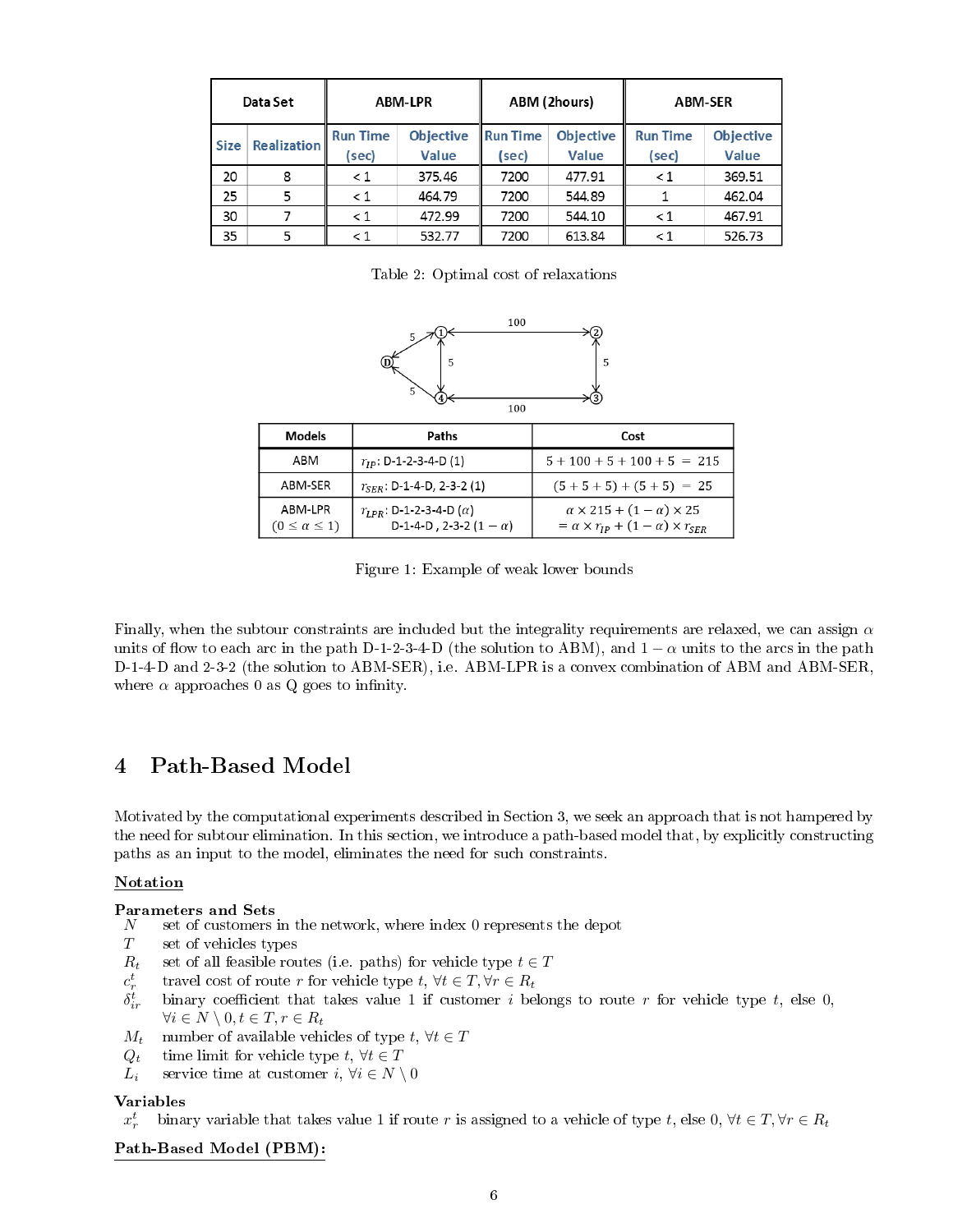$$
\min \sum_{t \in T} \sum_{r \in R_t} c_r^t x_r^t \tag{2a}
$$

subject to: 
$$
\sum_{t \in T} \sum_{r \in R_t} \delta_{ir}^t x_r^t = 1 \quad \forall i \in N \setminus 0 \tag{2b}
$$

$$
\sum_{r \in R_t} x_r^t \le M_t \quad \forall t \in T \tag{2c}
$$

$$
x_r^t \in \{0, 1\} \quad \forall t \in T, \forall r \in R_t \tag{2d}
$$

The objective (2a) minimizes the total routing cost.

Constraint set (2b) requires that each customer must be covered by exactly one route.

Constraint set (2c) specifies that at most  $M_t$  routes are assigned to vehicles of type  $t \in T$ .

In addition, we associate dual variables  $\pi_i$  and  $\mu_t$  with (2b) and (2c), respectively.

# 5 Solving PBM

### 5.1 Column Generation Overview

PBM contains too many variables to solve explicitly except for very small problem instances. We therefore propose to use *column generation* [6, 13] to solve the LP relaxation (PBM-LPR). Specifically, we begin with an initial subset of the feasible columns (i.e. routes), which we call the *restricted master problem* (RPBM-LPR). We then use a pricing problem to identify promising new routes to add to RPBM-LPR, based on the dual values of the current optimal solution. If such columns (i.e. routes) are found, they are used to augment RPBM-LPR and the process repeats. An optimal solution to the LP relaxation is guaranteed when no new negative reduced cost routes can be found.

#### Reduced Cost:

For a given feasible route  $r_t \in R_t$  where  $\gamma_{ijr}^t$  is a binary parameter specifying whether arc  $(i, j)$  is included in route  $r_t$ , the corresponding reduced cost equation is:

$$
RC_r^t = c_r^t - \sum_{i \in N} \pi_i \delta_{ir}^t - \mu_t
$$
  
= 
$$
\sum_{i \in N} \sum_{j \in N} c_{ij}^t \gamma_{ijr}^t - \sum_{i \in N} \pi_i (\sum_{j \in N} \gamma_{ijr}^t) - \mu_t
$$
  
= 
$$
\sum_{i \in N} \sum_{j \in N} (c_{ij}^t - \pi_i) \gamma_{ijr}^t - \mu_t
$$

To find a negative reduced cost column for vehicles of type  $t$ , or to prove that no such columns exist, we can formulate the following optimization problem:

$$
\min \sum_{i \in N} \sum_{j \in N} (c_{ij}^t - \pi_i) \delta_{ijr}^t - \mu_t
$$
\n(3a)

$$
subject to: r_t \in R_t \tag{3b}
$$

For the remainder of this section, we focus primarily on solving PBM-LPR and, in particular, the pricing problem. When we solve the integer version of the problem, we do so heuristically. That is, for the simplicity of implementation, we solve the LP to optimality and then find the best IP solution relative to the current set of columns in the restricted master. In practice, it would be necessary to generate new columns at each subsequent nodes of the branch-and-bound tree in order to ensure a provably optimal solution.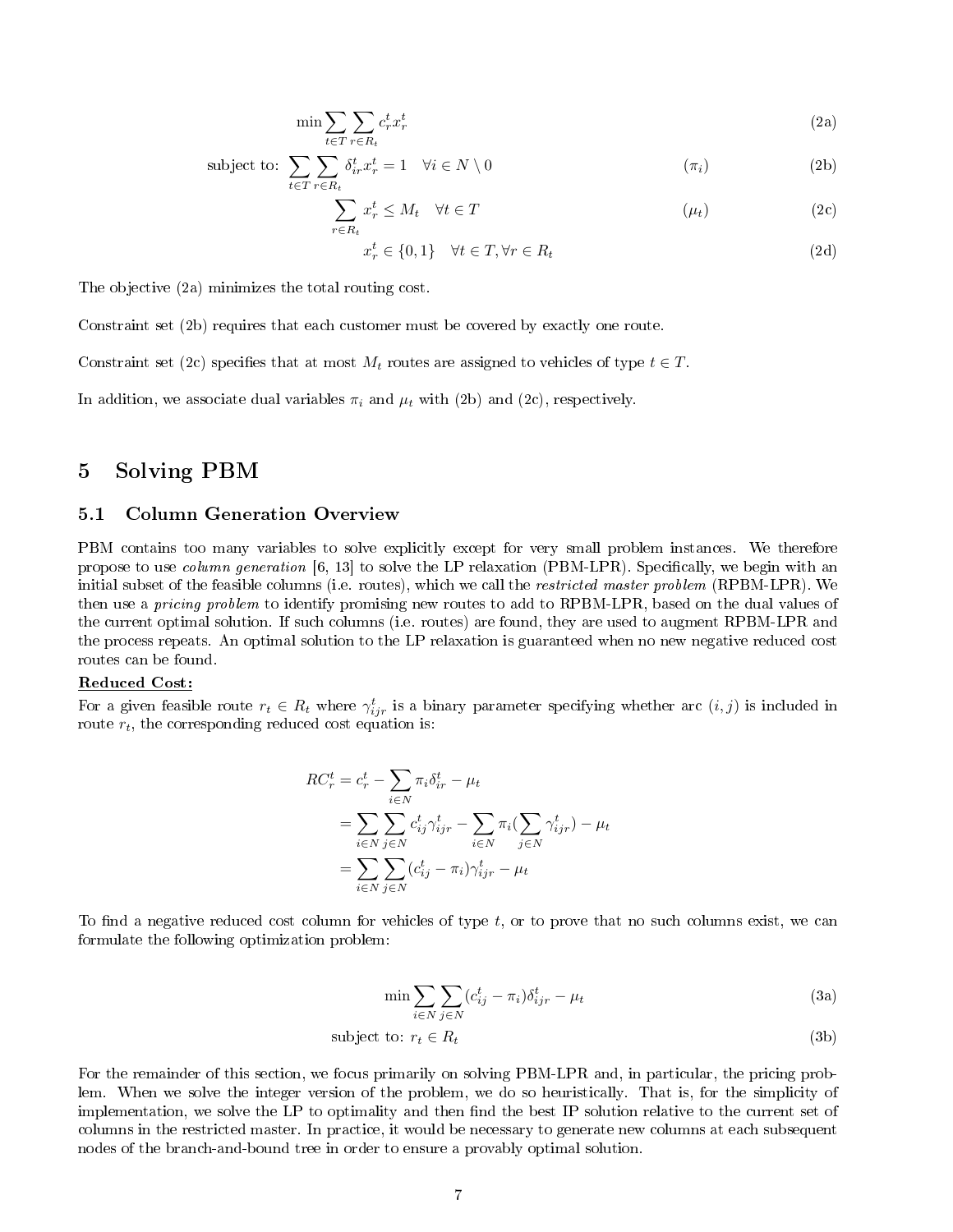### 5.2 Dynamic Programming Approaches to Solving the Pricing Problem

The key challenge in solving PBM-LPR is in solving the pricing problem, i.e. in generating candidate routes (negative reduced cost pivot variables). In theory, this problem ((3a) and (3b)) could be formulated as a MIP. However this will result in the same difficulties observed in the arc-based formulation, such as fractionality in the LP relaxation and a weak lower bound, due to the sub-tour elimination (1e) and time limit constraints (1f), which must now be shifted into the pricing problem. We therefore instead take a dynamic programming (DP) approach in which, by constructing the routes dynamically, we naturally avoid sub-tours. Throughout the remainder of this section, we present and compare several DP algorithms for solving the pricing problem.

### 5.2.1 Elementary Shortest Path Problem with Resource Constraints

The pricing problem for PBM-LPR can be posed as an Elementary Shortest Path Problem with Resource Constraints (ESPPRC). This problem identifies minimum-cost *elementary paths* (i.e. paths without any embedded cycles) that do not violate some sort of resource constraint. In our case, the resource is time (which is consumed over both arcs and nodes), and the cost is the reduced cost associated with the route when included in the restricted master. That is, we consider the true cost (which is the sum of all the arc costs) minus the dual value associated with each node minus the dual value associated with the specific vehicle type. In particular, one reduced cost problem can be solved for each vehicle type, in which the corresponding costs (true and dual) are assigned to individual arcs within the network.

Feillet et al. [15] were the first to propose an exact dynamic programming algorithm for solving the pricing problem of the Vehicle Routing Problem with Time Windows (VRPTW) where paths with embedded cycles are forbidden. Other refinements for the DP algorithm have also been suggested by Chabrier [5], and Righini and Salani [35, 36]. While DP can be a good candidate approach for solving the pricing problem for some VRPs [34], the exponential rise in the state-space can be burdensome in other cases. For example, the success of Feillet et al. [15] depends on the use of narrow time windows to facilitate pruning. On the other hand, when time windows are too wide, the computational performance suffers significantly.

In TCHVRP, we encounter tractability issues associated with the limited opportunity to prune. Although we can use the vehicle time limits and the fact that nodes cannot be repeated to prune, these are not sufficient. Ideally, we also want to prune whenever two partial paths meet at the same node but with different costs and consumed times. Specifically, given two partial routes  $p_1$  and  $p_2$  that terminate at the same node,  $p_1$  is dominated by  $p_2$ and therefore  $p_1$  can be pruned, if: 1)  $p_1$  is more costly than  $p_2$ ; 2)  $p_1$  takes longer than  $p_2$ . We also need a third criterion, however: 3) the set of nodes included in  $p_1$  is a superset of the nodes included in  $p_2$ .

The third criteria is necessary to ensure equivalent remaining opportunities to capture the benefit of negative dual values. For example, consider partial paths  $p_1: D - X - Y - Z$  and  $p_2: D - W - Z$ . We are tempted to prune  $p_1$  if it is higher cost and consumes more time than path  $p_2$ . However, it may be the case that the optimal (i.e. most negative reduced cost) path is  $D - X - Y - Z - W - D$ . If we prune  $p_1$ , we will not encounter this path. Conversely, the path  $D - W - Z - W - D$  (which should be both cheaper and less time consuming than  $D - X - Y - Z - W - D$ ) is not actually a valid path because it repeats node W (and thus accumulates the dual value associated with the cover constraint for node W twice). Thus we can only prune  $p_1$  if it is not only more costly and more time consuming than  $p_2$  but also if it includes a superset of the nodes found in partial path  $p_2$ . This criteria greatly reduces the pruning opportunities, with significant negative impact on computational performance, as we demonstrate below.

To evaluate the ESPPRC approach, considering both run time and solution quality, we conducted two experiments, using the data sets described in Section 2.3 and detailed in Appendix A. First, we compared the optimal objective values of the LP relaxations of the arc-based model to the path-based model. Second, we compared the heuristic objective values found by (a) solving the LP relaxation of the path-based model to optimality and then finding the optimal integer solution with respect to the given columns in the restricted master problem versus (b) allowing the arc-based integer model to run for the same amount of time as the path-based model and taking the best integer feasible solution.

Consistently, we observed that the LP relaxation of the path-based model is substantially higher than that of the arc-based model, thus yielding a tighter lower bound. As seen in Columns ABM-LPR and ESPPRC-LPR of Table 3, the LP relaxation of the path-based model ranges from 18.33% to 32.75% higher than the arc-based model, with an average increase of 25.68%.

To compare the objective values, we solved the path-based LP relaxation to optimality, then found the best integer solution relative to those columns. We subsequently ran the arc-based integer model for the equivalent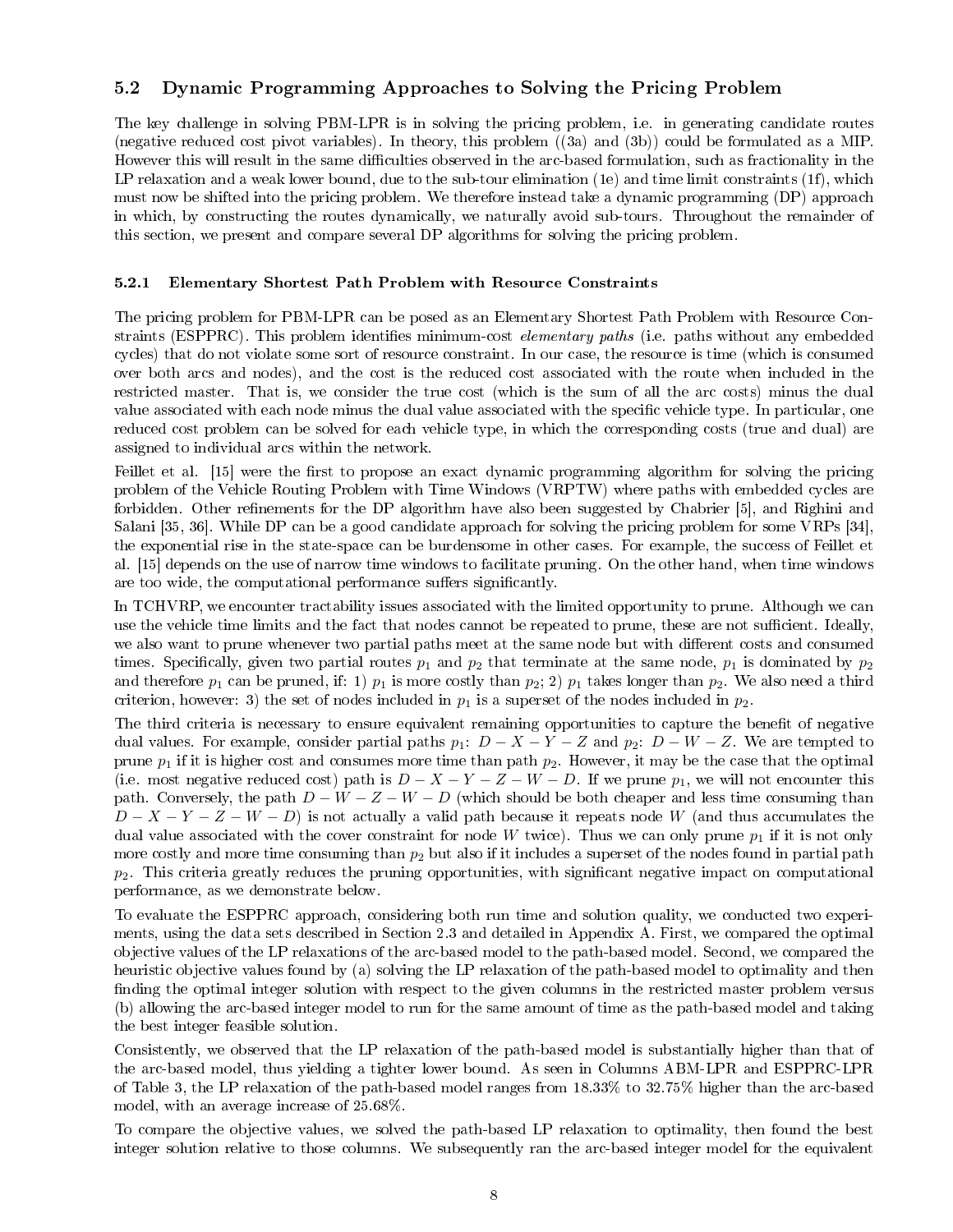amount of time and took the lowest integer solution found during that time. In the best case, the path-based approach found a solution that was 69.37% lower than the ABM solution. In addition, in many cases, the arcbased approach found no integer-feasible solution (i.e.  $N/A$ ), while the path-based approach always did. Finally, in all but three instances, the PBM solution was strictly better than the ABM solution, and all three of those instances were instances of the homogeneous version of the problem. Results for this experiment can be seen in Table 3, Columns ESPPRC-IP and Column ABM-IP.

| <b>Index</b>             | <b>Instance Size</b> |    | <b>Vehicle Type</b> | <b>ABM-LPR</b> | <b>ESPPRC-LPR</b> | %      | ESPPRC-IP time(sec) |        | <b>ABM-IP</b> | time(sec) | %        |
|--------------------------|----------------------|----|---------------------|----------------|-------------------|--------|---------------------|--------|---------------|-----------|----------|
| $\,1$                    | 1                    | 20 | Single Pareto       | 438.072        | 548.778           | 25.27% | 570.69              | 27     | 570.69        | 27        | 0.00%    |
| 2                        | $\,1$                | 20 | Multiple Pareto     | 383.637        | 488.224           | 27.26% | 525.44              | 123    | 553.4         | 123       | 5.05%    |
|                          | $1 - 10$             | 20 | Multiple NonPareto  | 372.6257       | 466.8702          | 25.29% | 499.287             | 65.5   | 531.31        | 66        | 6.03%    |
| 3                        | 1                    |    |                     | 371.78         | 466.91            | 25.59% | 489.82              | 49     | 526.94        | 66        | 7.04%    |
| 4                        | 2                    |    |                     | 374.5          | 473.504           | 26.44% | 514.54              | 68     | 535.86        | 66        | 3.98%    |
| 5                        | 3                    |    |                     | 373.955        | 471.317           | 26.04% | 501.17              | 92     | 582.21        | 66        | 13.92%   |
| 6                        | 4                    |    |                     | 375.452        | 460.342           | 22.61% | 493.58              | 102    | 529.69        | 66        | 6.82%    |
| 7                        | 5                    |    |                     | 364.397        | 464.748           | 27.54% | 494.77              | 67     | 522.39        | 66        | 5.29%    |
| 8                        | 6                    |    |                     | 382.248        | 479.287           | 25.39% | 506.86              | 35     | 517.52        | 66        | 2.06%    |
| 9                        | 7                    |    |                     | 372.486        | 461.86            | 23.99% | 505.58              | 47     | 513.26        | 66        | 1.50%    |
| 10                       | 8                    |    |                     | 375.455        | 470.413           | 25.29% | 501.74              | 28     | 508.85        | 66        | 1.40%    |
| 11                       | 9                    |    |                     | 371.301        | 466.656           | 25.68% | 500.96              | 110    | 546.96        | 66        | 8.41%    |
| 12                       | 10                   |    |                     | 364.683        | 453.665           | 24.40% | 483.85              | 57     | 529.42        | 66        | 8.61%    |
| 13                       | $\,1$                | 25 | Single_Pareto       | 559.204        | 661.708           | 18.33% | 674.79              | 47     | 674.79        | 47        | 0.00%    |
| 14                       | $\,1\,$              | 25 | Multiple_Pareto     | 489.413        | 606.384           | 23.90% | 616.48              | 255    | 922.24        | 255       | 33.15%   |
| $\overline{\phantom{a}}$ | $1 - 10$             | 25 | Multiple NonPareto  | 475.7815       | 576.5563          | 21.18% | 589.236             | 232.9  | 983.626       | 233       | 40.10%   |
| 15                       | $\,1$                |    |                     | 475.899        | 569.747           | 19.72% | 598.79              | 160    | 764.29        | 233       | 21.65%   |
| 16                       | $\overline{2}$       |    |                     | 464.149        | 567.087           | 22.18% | 572.85              | 154    | 631.79        | 233       | 9.33%    |
| 17                       | 3                    |    |                     | 478.001        | 570.983           | 19.45% | 595.24              | 192    | 683.24        | 233       | 12.88%   |
| 18                       | 4                    |    |                     | 484.074        | 582.357           | 20.30% | 594.7               | 281    | 929.81        | 233       | 36.04%   |
| 19                       | 5                    |    |                     | 464.791        | 572.237           | 23.12% | 577.96              | 245    | 829.94        | 233       | 30.36%   |
| 20                       | 6                    |    |                     | 486.371        | 583.196           | 19.91% | 595                 | 305    | 1942.52       | 233       | 69.37%   |
| 21                       | 7                    |    |                     | 475.794        | 574.853           | 20.82% | 584.11              | 239    | 807.77        | 233       | 27.69%   |
| 22                       | 8                    |    |                     | 481.448        | 584.172           | 21.34% | 594.61              | 280    | 925.87        | 233       | 35.78%   |
| 23                       | 9                    |    |                     | 463.837        | 566.54            | 22.14% | 577.07              | 186    | 940           | 233       | 38.61%   |
| 24                       | 10                   |    |                     | 483.451        | 594.391           | 22.95% | 602.03              | 287    | 1381.03       | 233       | 56.41%   |
| 25                       | $\,1$                | 30 | Single_Pareto       | 556.388        | 690.789           | 24.16% | 733.58              | 348    | 713.07        | 348       | $-2.88%$ |
| 26                       | $\,1$                | 30 | Multiple Pareto     | 487.081        | 636.173           | 30.61% | 650.24              | 1798   | 789.43        | 1798      | 17.63%   |
| $\overline{\phantom{a}}$ | $1 - 10$             | 30 | Multiple_NonPareto  | 476.5658       | 608.994           | 27.79% | 636.354             | 2305.6 |               | 2306      |          |
| 27                       | $\,1$                |    |                     | 480.186        | 605.767           | 26.15% | 642.18              | 2814   | 742.4         | 2306      | 13.50%   |
| 28                       | 2                    |    |                     | 478.29         | 607.222           | 26.96% | 631.58              | 2422   | 653.76        | 2306      | 3.39%    |
| 29                       | 3                    |    |                     | 491.584        | 620.204           | 26.16% | 659                 | 1679   | 743.2         | 2306      | 11.33%   |
| 30                       | 4                    |    |                     | 464.098        | 599.535           | 29.18% | 643.53              | 2372   | 835.23        | 2306      | 22.95%   |
| 31                       | 5                    |    |                     | 467.434        | 603.99            | 29.21% | 603.99              | 2895   | 697.17        | 2306      | 13.37%   |
| 32                       | 6                    |    |                     | 468.403        | 611.449           | 30.54% | 646.09              | 3016   | 841.7         | 2306      | 23.24%   |
| 33                       | 7                    |    |                     | 472.99         | 604.492           | 27.80% | 644.12              | 1464   | 709.8         | 2306      | 9.25%    |
| 34                       | 8                    |    |                     | 478.938        | 614.081           | 28.22% | 623.81              | 2821   | N/A           | 2306      | N/A      |
| 35                       | 9                    |    |                     | 480.524        | 609.289           | 26.80% | 624.22              | 1820   | 746.59        | 2306      | 16.39%   |
| 36                       | 10                   |    |                     | 483.211        | 613.911           | 27.05% | 645.02              | 1753   | 780.29        | 2306      | 17.34%   |
| 37                       | 1                    | 35 | Single_Pareto       | 640.683        | 801.635           | 25.12% | 821.23              | 1708   | 821.23        | 1708      | 0.00%    |
| 38                       | $\,1$                | 35 | Multiple Pareto     | 560.893        | 744.589           | 32.75% | 766.09              | 8003   | N/A           | 8003      | N/A      |
| $\overline{a}$           | $1 - 10$             | 35 | Multiple NonPareto  | 548.8337       | 703.8488          | 28.24% | 728.123             | 8252.4 |               | 8253      |          |
| 39                       | $\,1$                |    |                     | 572.354        | 724.176           | 26.53% | 750.18              | 8497   | 852.84        | 8253      | 12.04%   |
| 40                       | 2                    |    |                     | 556.932        | 716.294           | 28.61% | 749.49              | 11436  | 802.4         | 8253      | 6.59%    |
| 41                       | 3                    |    |                     | 533.847        | 692.536           | 29.73% | 707.57              | 7945   | N/A           | 8253      | N/A      |
| 42                       | 4                    |    |                     | 565.321        | 712.613           | 26.05% | 735.07              | 9706   | N/A           | 8253      | N/A      |
| 43                       | 5                    |    |                     | 532.77         | 701.591           | 31.69% | 725.4               | 6040   | N/A           | 8253      | N/A      |
| 44                       | 6                    |    |                     | 546.034        | 699.645           | 28.13% | 728.95              | 9672   | 795.19        | 8253      | 8.33%    |
| 45                       | 7                    |    |                     | 529.464        | 680.76            | 28.58% | 706.56              | 2800   | N/A           | 8253      | N/A      |
| 46                       | 8                    |    |                     | 551.074        | 709.405           | 28.73% | 732.58              | 8407   | N/A           | 8253      | N/A      |
| 47                       | 9                    |    |                     | 546.031        | 697.333           | 27.71% | 717.77              | 10155  | N/A           | 8253      | N/A      |
| 48                       | 10                   |    |                     | 554.51         | 704.135           | 26.98% | 727.66              | 7866   | N/A           | 8253      | N/A      |

 $(\Delta LPR = [RSPPRC LPR] - [ABM LPR], \Delta IP = [ABM IP] - [ESPPRC IP])$ 

Table 3: Solution Quality (ESPPRC)

Although the first two experiments show that the path-based approach yields a tighter lower bound and better integer solution in equivalent time, we suggest that the approach is still too slow for practical use. For example, although the path-based approach can be solved in roughly a minute for the heterogeneous non-Pareto instance with twenty nodes, the computational time grows exponentially for this approach as the number of nodes increases, taking about two hours to solve the instances with 35 nodes. As seen in Table 4, Columns RPBM-LPR & Pricing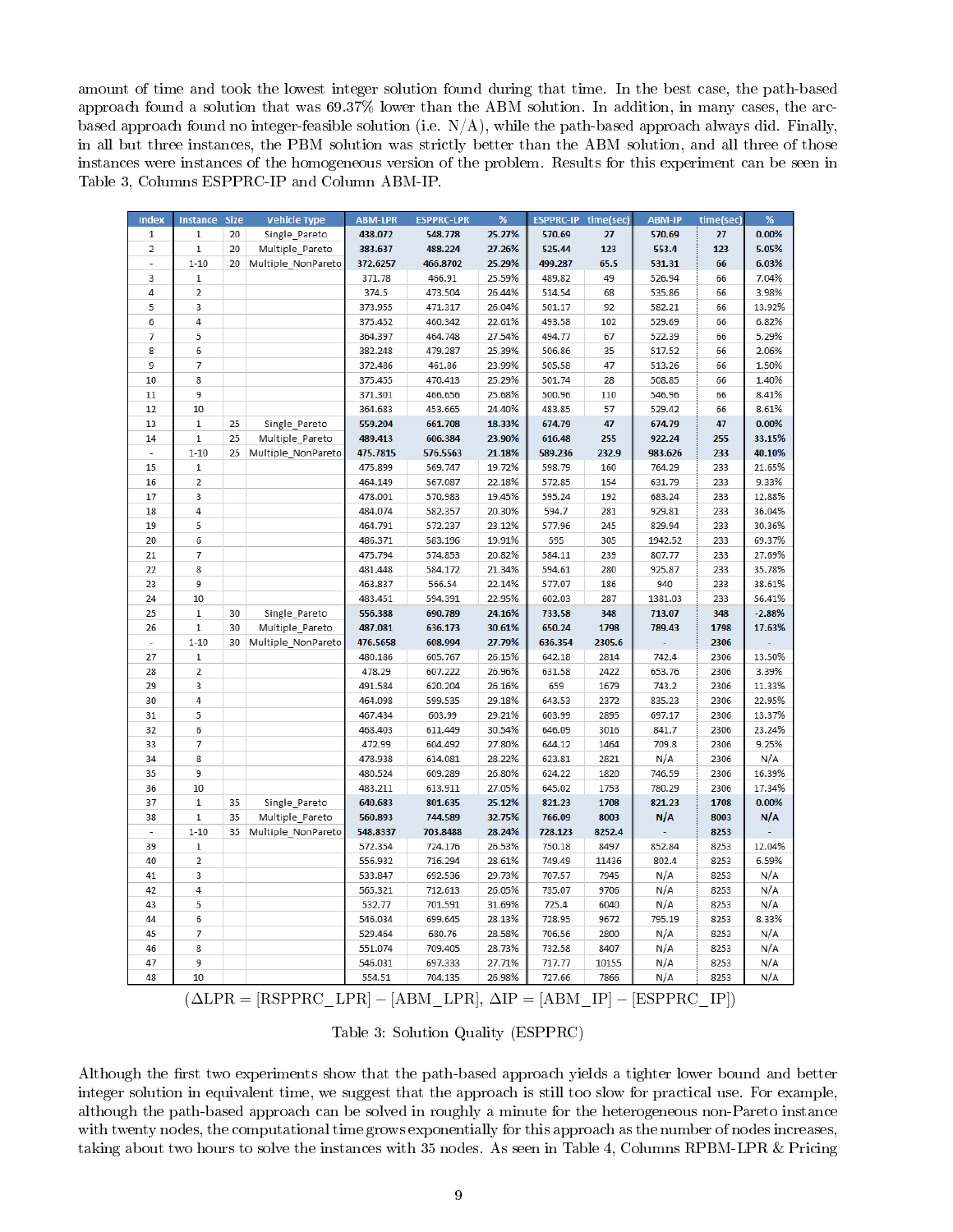Problem and Branch & Bound for IP Heuristics, neither the LP relaxations of the restricted master nor the ultimate IP itself take long to solve; total run time depends primarily on the time required to solve the DPs at each iteration of the column generation. We therefore consider alternative approaches to solving the DP in the following sections.

|              |                         | Data Set |                     | <b>RPBM-LPR &amp;</b>  | Branch &                | Total     |  |  |
|--------------|-------------------------|----------|---------------------|------------------------|-------------------------|-----------|--|--|
|              |                         |          |                     | <b>Pricing Problem</b> | <b>Bound for IP</b>     | time(sec) |  |  |
| <b>Index</b> | <b>Instance</b>         | Size     | <b>Vehicle Type</b> | time(sec)              | time(sec)               |           |  |  |
| $\mathbf{1}$ | $\mathbf{1}$            | 20       | Single_Pareto       | 27                     | $\bf{0}$                | 27        |  |  |
| 2            | $\,1$                   | 20       | Multiple Pareto     | 122                    | $\mathbf{1}$            | 123       |  |  |
|              | $1 - 10$                | 20       | Multiple NonPareto  | 65                     | 0.5                     | 65.5      |  |  |
| 3            | $\,1$                   |          |                     | 49                     | 0                       | 49        |  |  |
| 4            | $\overline{\mathbf{2}}$ |          |                     | 67                     | $\mathbf{1}$            | 68        |  |  |
| 5            | 3                       |          |                     | 92                     | $\overline{0}$          | 92        |  |  |
| 6            | 4                       |          |                     | 101                    | $\mathbf{1}$            | 102       |  |  |
| 7            | 5                       |          |                     | 67                     | 0                       | 67        |  |  |
| 8            | 6                       |          |                     | 35                     | 0                       | 35        |  |  |
| 9            | 7                       |          |                     | 46                     | $\mathbf{1}$            | 47        |  |  |
| 10           | 8                       |          |                     | 28                     | 0                       | 28        |  |  |
| 11           | 9                       |          |                     | 109                    | $\overline{1}$          | 110       |  |  |
| 12           | 10                      |          |                     | 56                     | $\mathbf{1}$            | 57        |  |  |
| 13           | $\mathbf{1}$            | 25       | Single Pareto       | 47                     | $\bf{0}$                | 47        |  |  |
| 14           | $\mathbf{1}$            | 25       | Multiple_Pareto     | 254                    | 1                       | 255       |  |  |
| ÷,           | $1 - 10$                | 25       | Multiple_NonPareto  | 230.9                  | $\overline{\mathbf{2}}$ | 232.9     |  |  |
| 15           | $\mathbf{1}$            |          |                     | 158                    | $\overline{2}$          | 160       |  |  |
| 16           | $\overline{2}$          |          |                     | 152                    | $\overline{2}$          | 154       |  |  |
|              | 3                       |          |                     |                        | 3                       |           |  |  |
| 17           |                         |          |                     | 189                    |                         | 192       |  |  |
| 18           | 4                       |          |                     | 280                    | $\overline{1}$          | 281       |  |  |
| 19           | 5                       |          |                     | 244                    | $\overline{1}$          | 245       |  |  |
| 20           | 6                       |          |                     | 304                    | $\overline{1}$          | 305       |  |  |
| 21           | 7                       |          |                     | 237                    | 2                       | 239       |  |  |
| 22           | 8                       |          |                     | 278                    | $\overline{2}$          | 280       |  |  |
| 23           | 9                       |          |                     | 184                    | $\overline{2}$          | 186       |  |  |
| 24           | 10                      |          |                     | 283                    | 4                       | 287       |  |  |
| 25           | $\mathbf{1}$            | 30       | Single Pareto       | 345                    | $\overline{\mathbf{3}}$ | 348       |  |  |
| 26           | $\mathbf{1}$            | 30       | Multiple Pareto     | 1786                   | 12                      | 1798      |  |  |
| L,           | $1 - 10$                | 30       | Multiple NonPareto  | 2296.4                 | 9                       | 2305.6    |  |  |
| 27           | $\mathbf{1}$            |          |                     | 2811                   | 3                       | 2814      |  |  |
| 28           | $\overline{2}$          |          |                     | 2414                   | 8                       | 2422      |  |  |
| 29           | 3                       |          |                     | 1662                   | 17                      | 1679      |  |  |
| 30           | 4                       |          |                     | 2352                   | 20                      | 2372      |  |  |
| 31           | 5                       |          |                     | 2894                   | $\mathbf{1}$            | 2895      |  |  |
| 32           | 6                       |          |                     | 3004                   | 12                      | 3016      |  |  |
| 33           | 7                       |          |                     | 1451                   | 11                      | 1464      |  |  |
| 34           | 8                       |          |                     | 2816                   | 5                       | 2821      |  |  |
| 35           | 9                       |          |                     | 1813                   | 7                       | 1820      |  |  |
| 36           | 10                      |          |                     | 1747                   | 6                       | 1753      |  |  |
| 37           | $\mathbf{1}$            | 35       | Single_Pareto       | 1663                   | 44                      | 1708      |  |  |
| 38           | $\mathbf{1}$            | 35       | Multiple Pareto     | 7859                   | 144                     | 8003      |  |  |
| ÷,           | $1 - 10$                | 35       | Multiple NonPareto  | 8050.6                 | 200.9                   | 8252.4    |  |  |
| 39           | $\mathbf{1}$            |          |                     | 8250                   | 247                     | 8497      |  |  |
| 40           | $\overline{\mathbf{c}}$ |          |                     | 11136                  | 299                     | 11436     |  |  |
| 41           | 3                       |          |                     | 7796                   | 148                     | 7945      |  |  |
|              |                         |          |                     |                        |                         |           |  |  |
| 42           | 4                       |          |                     | 9338                   | 366                     | 9706      |  |  |
| 43           | 5                       |          |                     | 5803                   | 236                     | 6040      |  |  |
| 44           | 6                       |          |                     | 9547                   | 124                     | 9672      |  |  |
| 45           | 7                       |          |                     | 2669                   | 130                     | 2800      |  |  |
| 46           | 8                       |          |                     | 8268                   | 139                     | 8407      |  |  |
| 47           | 9                       |          |                     | 9945                   | 209                     | 10155     |  |  |
| 48           | 10                      |          |                     | 7754                   | 111                     | 7866      |  |  |

Table 4: Computing Time (ESPPRC)

#### 5.2.2 Relaxed Shortest Path Problem with Resource Constraints

The DP is hard to solve when elementary paths are required because the dominance requirements significantly limit pruning opportunities. As observed by Desrochers et al. [14], removing the no-cycles restriction can greatly reduce run times. Furthermore, even if cycles are allowed, the equality restriction in the cover constraints will prevent such routes from being included in the optimal integer solution [5]. In fact, prior to the work of Feillet et al. [15], most existing research relaxed the no-cycle constraint in order to simplify the pricing problem. For example, Desrochers et al. [14] presents a pseudo-polynomial primal-dual labeling algorithm to effectively solve this problem.

In this section, we consider alternative ways to solve the DP without requiring elementary paths, that is, by allowing cycles. We analyze the impact of this relaxation on both the time required to solve the pricing problem and also the strength of the LP relaxation. We refer to the variation of the pricing problem in which cycles are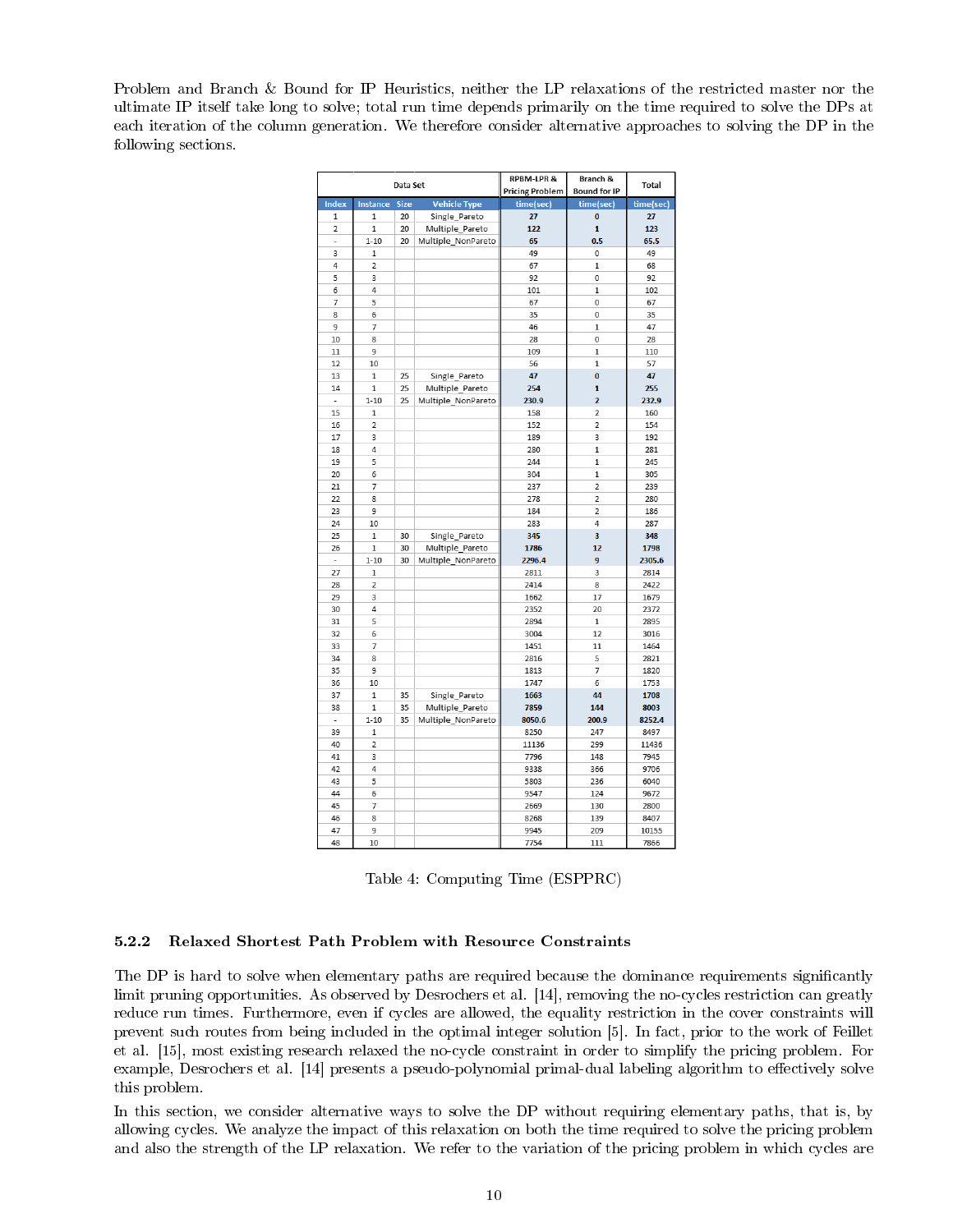allowed as the Relaxed Shortest Path Problem with Resource Constraints (RSPPRC). In our approach to solving RSPPRC, we recognize that when cycles are allowed, it is no longer required that the set of nodes in partial route  $p_1$  be a superset of the nodes in partial route  $p_2$  in order for  $p_2$  to dominate  $p_1$  and thus for  $p_1$  to be pruned. It is trivial to modify our original DP algorithm for solving ESPPRC accordingly, by simply eliminating the third pruning criterion.

|                          |                         | Data Set    |                                  | <b>ESPPRC</b> | <b>RSPPRC</b> | $\Delta$ / ESPPRC |
|--------------------------|-------------------------|-------------|----------------------------------|---------------|---------------|-------------------|
| <b>Index</b>             | <b>Instance</b>         | <b>Size</b> | <b>Vehicle Type</b>              | time(sec)     | time(sec)     | %                 |
| 1                        | $\mathbf{1}$            | 20          | Single Pareto                    | 27            | 4             | $-85.19%$         |
| 2                        | $\mathbf{1}$            | 20          | Multiple Pareto                  | 123           | 10            | $-91.87%$         |
| L                        | $1 - 10$                | 20          | Multiple NonPareto               | 65.5          | 7.5           | $-88.55%$         |
| 3                        | $\mathbf{1}$            |             |                                  | 49            | 7             | $-85.71%$         |
| 4                        | 2                       |             |                                  | 68            | 7             | $-89.71%$         |
| 5                        | 3                       |             |                                  | 92            | 8             | $-91.30%$         |
| 6                        | 4                       |             |                                  | 102           | 8             | $-92.16%$         |
| 7                        | 5                       |             |                                  | 67            | 9             | $-86.57%$         |
| 8                        | 6                       |             |                                  | 35            | 6             | $-82.86%$         |
| 9                        | 7                       |             |                                  | 47            | 8             | $-82.98%$         |
| 10                       | 8                       |             |                                  | 28            | 7             | $-75.00%$         |
| 11                       | 9                       |             |                                  | 110           | 7             | $-93.64%$         |
| 12                       | 10                      |             |                                  | 57            | 8             | $-85.96%$         |
| 13                       | $\mathbf{1}$            | 25          | Single Pareto                    | 47            | 6             | $-87.23%$         |
| 14                       | $\mathbf{1}$            | 25          | Multiple Pareto                  | 255           | 14            | $-94.51%$         |
| $\overline{\phantom{a}}$ | $1 - 10$                | 25          | Multiple NonPareto               | 232.9         | 12            | $-94.85%$         |
| 15                       | $\mathbf{1}$            |             |                                  | 160           | 10            | $-93.75%$         |
| 16                       | 2                       |             |                                  | 154           | 13            | $-91.56%$         |
| 17                       | 3                       |             |                                  | 192           | 9             | $-95.31%$         |
| 18                       | 4                       |             |                                  | 281           | 12            | $-95.73%$         |
| 19                       | 5                       |             |                                  | 245           | 13            | $-94.69%$         |
| 20                       | 6                       |             |                                  | 305           | 12            | $-96.07%$         |
| 21                       | $\overline{7}$          |             |                                  | 239           | 13            | $-94.56%$         |
| 22                       | 8                       |             |                                  | 280           | 12            | $-95.71%$         |
| 23                       | 9                       |             |                                  | 186           | 13            | $-93.01%$         |
| 24                       | 10                      |             |                                  | 287           | 13            | $-95.47%$         |
| 25                       | $\mathbf{1}$            | 30          | Single Pareto                    | 348           | 9             | $-97.41%$         |
| 26                       | $\mathbf{1}$            | 30          | Multiple Pareto                  | 1798          | 23            | $-98.72%$         |
| $\overline{a}$           | $1 - 10$                | 30          | Multiple NonPareto               | 2305.6        | 21            | -99.09%           |
| 27                       | $\mathbf{1}$            |             |                                  | 2814          | 24            | $-99.15%$         |
| 28                       | $\overline{2}$          |             |                                  | 2422          | 20            | $-99.17%$         |
| 29                       | 3                       |             |                                  | 1679          | 21            | $-98.75%$         |
| 30                       | 4                       |             |                                  | 2372          | 20            | $-99.16%$         |
| 31                       | 5                       |             |                                  | 2895          | 25            | $-99.14%$         |
| 32                       | 6                       |             |                                  | 3016          | 21            | -99.30%           |
| 33                       | 7                       |             |                                  | 1464          | 21            | $-98.57%$         |
| 34                       | 8                       |             |                                  | 2821          | 21            | $-99.26%$         |
| 35                       | 9                       |             |                                  | 1820          | 20            | -98.90%           |
| 36                       | 10                      |             |                                  | 1753          | 17            | $-99.03%$         |
| 37                       | $\mathbf{1}$            | 35          | Single_Pareto                    | 1708          | 15            | $-99.12%$         |
| 38                       | $\mathbf{1}$            | 35          | Multiple Pareto                  | 8003          | 48            | $-99.40%$         |
| $\overline{\phantom{a}}$ | $1 - 10$                | 35          | Multiple NonPareto               | 8252.4        | 43.1          | $-99.48%$         |
| 39                       | 1                       |             |                                  | 8497          | 40            | $-99.53%$         |
| 40                       | $\overline{\mathbf{c}}$ |             |                                  | 11436         | 48            | $-99.58%$         |
| 41                       | 3                       |             |                                  | 7945          | 37            | $-99.53%$         |
| 42                       | 4                       |             |                                  | 9706          | 43            | $-99.56%$         |
| 43                       | 5                       |             |                                  | 6040          | 48            | $-99.21%$         |
| 44                       | 6                       |             |                                  | 9672          | 42            | $-99.57%$         |
| 45                       | 7                       |             |                                  | 2800          | 45            | $-98.39%$         |
| 46                       | 8                       |             |                                  | 8407          | 35            | -99.58%           |
| 47                       | 9                       |             |                                  | 10155         | 46            | $-99.55%$         |
| 48                       | 10                      |             |                                  | 7866          | 47            | -99.40%           |
|                          |                         |             |                                  |               |               |                   |
|                          |                         |             | $(\Delta = [RSPPRC] - [ESPPRC])$ |               |               |                   |

Table 5: Computing Time (RSPPRC)

We conducted computational experiments on the same data as in 5.2.1 to evaluate run time, strength of the LP relaxation, and IP-heuristic solution quality. Figure 2 presents the resulting LP relaxation bounds and objective values for the IP-heuristic approaches to RSPPRC, ASPPRC (Augmented RSPPRC dened later) and ESPPRC. Note that the first column of table 3, 4 and 5 provides a unique index for each instance and x axis in Figure 2 correspond to these indices. We observe that, by simply enabling a greater degree of pruning, we can solve RSPPRC much more quickly than ESPPRC, as demonstrated in Table 5. As seen in Figure 2, however, the LP relaxation is significantly worse relative to when using ESPPRC (although still significantly better than the LP relaxation of the arc-based model, ABM-LPR). In turn, as seen in Figure 2, the quality of the heuristic IP solution (found when branching just on those columns found when solving for the LP relaxation) is worse than the ESPPRC approach as well.

To understand why the LP relaxation when cycles are allowed is worse than ESPPRC, consider the following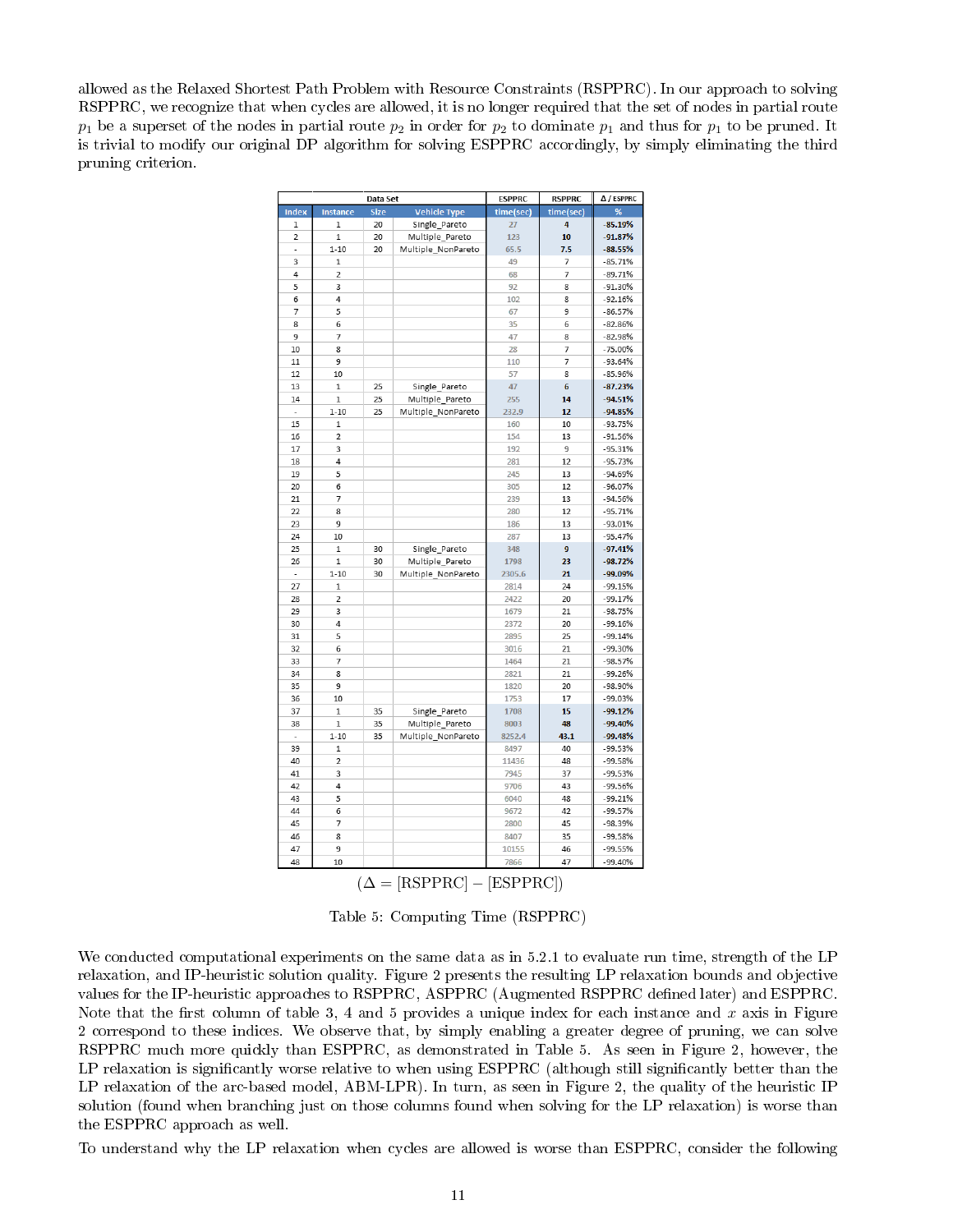

(Percentage difference of ESPPRC-LPR and ABM-LPR based on SPPRC-LPR)





Figure 2: Solution Quality (RSPPRC)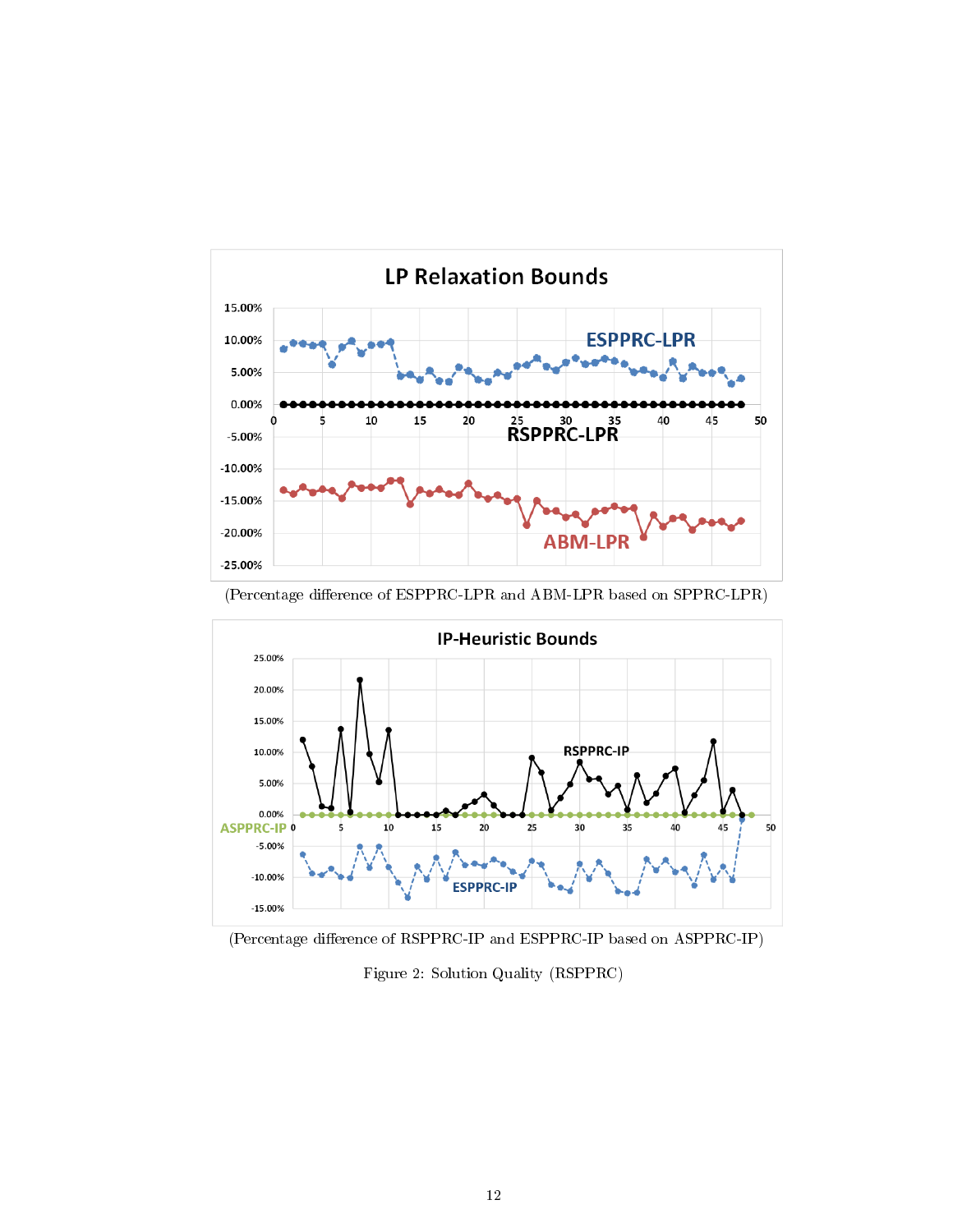example, as depicted in Figure 3. The true cost of path  $D - A - B - C - D$  is 206 and this path covers nodes A,B, and C. When cycles are allowed, however, we can replace this variable with a variable corresponding to the path  $D - A - B - C - A - B - C - D$ , with value 1/2. Again, this covers nodes A,B, and C, but now with cost 106. The reduction is because we have reduced the travel distance from the depot to the cluster of nodes. Extending this idea, consider traversing the cycle  $A - B - C - A$  m times with corresponding value  $x = \frac{1}{m}$ . Again, in the LP relaxation, this would satisfy coverage of A,B, and C, but with a cost of  $\frac{6m}{m+1} + \frac{206}{m+1}$ . As m approaches infinity, the cost approaches six, the cost of the cycle  $A - B - C - A$ . The only limiting factor here is the total time limit Q allowed for the path.



Figure 3: Weak lower bound by the no-cycle constraint relaxation

In addition, the IP heuristic objective is also worse because many of the columns identified when solving PBM-LPR using RSPPRC will not in fact be valid columns for the integer version of the problem because, as motivated in the previous example, many will contain cycles which are invalid under the equality constraints. Since we are not generating columns beyond the root node, this is particularly problematic.

Motivated by this, we augmented the RSPPRC approach to include the acyclic equivalent of each newly-generated column. That is, given a column where some node occurs more than once, we also create a new column in which we delete from the route all occurrences of that node except the first. We refer to this augmented RSPPRC as ASPPRC. Note that this does not impact the LP relaxation of RSPPRC (because these were not chosen to be included in the optimal LP solution), nor does it have any signicant impact on the run time over solving RSPPRC. Therefore, ASPPRC is equivalent in run time to RSPPRC. For solution quality, as seen in Figure 2, ASPPRC is always better than RSPPRC (given that it has a superset of the columns of RSPPRC), however, it still has worse objective values than ESPPRC.

#### 5.2.3 ESPPRC with Weak Dominance Rule

In the previous sections, we observed that allowing cycles made the DP approach much faster because we were not limited to pruning only when one path contained a superset of the nodes in another. On the other hand, allowing cycles greatly weakened the lower bound. Motivated by these facts, we propose a final alternative approach in which we do not allow cycles, but we eliminate the third pruning criterion. For example, if path  $p_1$  is less costly and takes less time than path  $p_2$ , we allow path  $p_2$  to be pruned, even if it does not contain a superset of the nodes in path  $p_1$ . We refer to this ESPPRC with weak dominance rule as WESPPRC. Note that this new approach no longer guarantees an optimal solution to the LP relaxation because we may prune a path that is in fact part of the optimal solution.

We observe, as seen in Table 6, that the result is a significant improvement in run time - in one instance, from more than three hours to roughly 34 seconds. We reiterate that the LP relaxation of WESPPRC is not guaranteed to be optimal (i.e. we may prune relevant columns). As seen in Table 6, however, the impact on the LP relaxation is very small, with a maximum increase of 0.94%. Finally, we note that the IP objective value of WESPPRC is sometimes worse and sometimes better than ESPPRC. However, we observe the difference in objective value to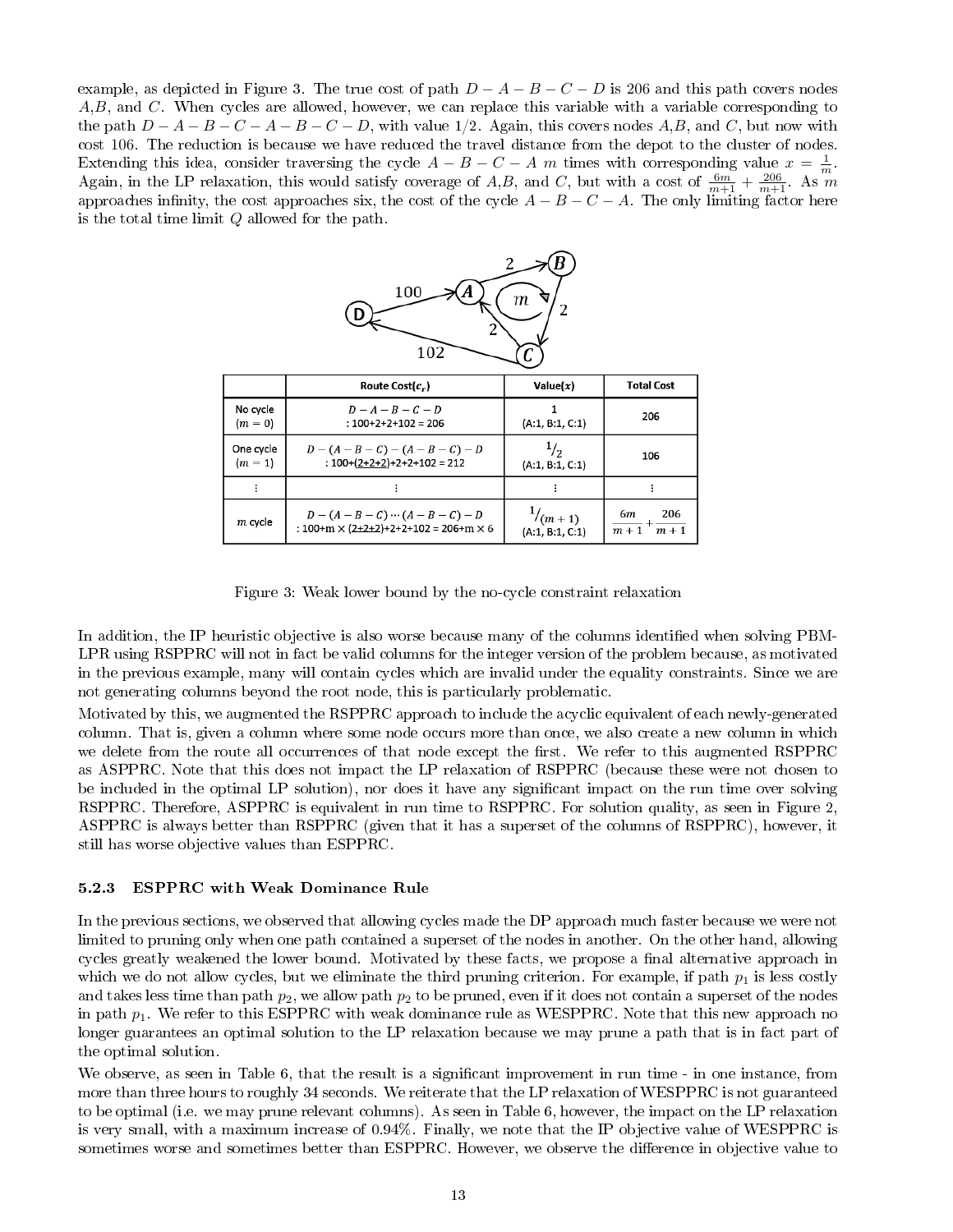be within 5.24% in all cases, and often much less. Furthermore, it is as good or better than ASPPRC in all but one of the large problem instances, and faster than that approach in most cases.

|                         |                         | Data Set   |                     | ESPPRC        | WESPPRC        | WESPPRC-LPR          | WESPPRC-IP        |                   |                  |
|-------------------------|-------------------------|------------|---------------------|---------------|----------------|----------------------|-------------------|-------------------|------------------|
|                         |                         |            |                     |               |                |                      | % Ratio /         | % Ratio /         | Time Ratio /     |
| Index                   | <b>Instance Size</b>    |            | <b>Vehicle Type</b> | time(sec)     | time(sec)      | % Ratio / ESPPRC-LPR | <b>ESPPRC-IP</b>  | <b>ASPPRC-IP</b>  | <b>ASPPRC-IP</b> |
| $\mathbf{1}$            | 1                       | 20         | Single Pareto       | 27            | 3              | 100.20%              | 100.00%           | 93.69%            | 0.43             |
| $\overline{\mathbf{c}}$ | $\mathbf 1$             | 20         | Multiple Pareto     | 123           | 5              | 100.00%              | 100.83%           | 91.39%            | 0.45             |
| i,                      | $1 - 10$                | 20         | Multiple NonPareto  | 65.5          | 4.9            | 100.39%              | 100.54%           | 91.53%            | 0.64             |
| 3                       | $\mathbf{1}$            |            |                     | 49            | 5              | 100.41%              | 100.29%           | 90.65%            | 0.71             |
| 4                       | $\overline{\mathbf{c}}$ |            |                     | 68            | 5              | 100.94%              | 99.56%            | 91.00%            | 0.71             |
| 5                       | 3                       |            |                     | 92            | 4              | 100.33%              | 101.74%           | 91.65%            | 0.50             |
| 6                       | $\overline{a}$          |            |                     | 102           | 6              | 100.04%              | 101.82%           | 91.55%            | 0.86             |
| 7                       | 5                       |            |                     | 67            | 6              | 100.20%              | 101.45%           | 96.31%            | 0.67             |
| 8                       | 6                       |            |                     | 35            | 5              | 100.44%              | 100.86%           | 92.31%            | 0.83             |
| 9                       | 7                       |            |                     | 47            | 5              | 100.81%              | 98.29%            | 93.32%            | 0.63             |
| 10                      | 8                       |            |                     | 28            | $\overline{4}$ | 100.03%              | 99.43%            | 91.12%            | 0.50             |
| 11                      | 9                       |            |                     | 110           | 5              | 100.19%              | 101.68%           | 90.68%            | 0.63             |
| 12                      | 10                      |            |                     | 57            | 4              | 100.50%              | 100.33%           | 87.05%            | 0.44             |
| 13                      | $\mathbf{1}$            | 25         | Single_Pareto       | 47            | 4              | 100.28%              | 102.61%           | 94.16%            | 0.80             |
| 14                      | $\mathbf{1}$            | 25         | Multiple Pareto     | 255           | $\overline{7}$ | 100.00%              | 101.11%           | 90.69%            | 0.47             |
| į,                      | $1 - 10$                | 25         | Multiple NonPareto  | 232.9         | 7.3            | 100.21%              | 102.07%           | 93.82%            | 0.59             |
| 15                      | $\mathbf 1$             |            |                     | 160           | 10             | 100.00%              | 104.31%           | 97.18%            | 1.00             |
| 16                      | $\overline{\mathbf{c}}$ |            |                     | 154           | 6              | 100.22%              | 101.24%           | 90.94%            | 0.43             |
| 17                      | 3                       |            |                     | 192           | 8              | 100.11%              | 100.94%           | 94.94%            | 0.80             |
| 18                      | 4                       |            |                     | 281           | 7              | 100.04%              | 101.06%           | 92.93%            | 0.54             |
| 19                      | 5                       |            |                     | 245           | $\overline{7}$ | 100.05%              | 101.12%           | 93.26%            | 0.54             |
| 20                      | 6                       |            |                     | 305           | $\overline{7}$ | 100.40%              | 102.11%           | 93.76%            | 0.58             |
| 21                      | $\overline{7}$          |            |                     | 239           | 7              | 100.00%              | 100.71%           | 93.56%            | 0.58             |
| 22                      | 8                       |            |                     | 280           | 8              | 100.42%              | 103.50%           | 95.36%            | 0.62             |
| 23                      | 9                       |            |                     | 186           | 6              | 100.62%              | 100.33%           | 91.23%            | 0.43             |
| 24                      | 10                      |            |                     | 287           | 7              | 100.20%              | 105.21%           | 94.90%            | 0.54             |
| 25                      | $\mathbf{1}$            | 30         | Single_Pareto       | 348           | 6              | 100.16%              | 99.97%            | 92.64%            | 0.67             |
| 26                      | $\mathbf 1$             | 30         | Multiple Pareto     | 1798          | 12             | 100.11%              | 105.24%           | 96.90%            | 0.48             |
| Ĭ.                      | $1 - 10$                | 30         | Multiple NonPareto  | 2305.6        | 12.1           | 100.32%              | 101.16%           | 90.29%            | 0.56             |
| 27                      | $\mathbf 1$             |            |                     | 2814          | 13             | 100.00%              | 101.07%           | 89.78%            | 0.57             |
| 28                      | $\overline{\mathbf{c}}$ |            |                     | 2422          | 10             | 100.39%              | 103.21%           | 91.21%            | 0.48             |
| 29                      | 3                       |            |                     | 1679          | 13             | 100.23%              | 98.19%            | 86.21%            | 0.59             |
| 30                      | 4                       |            |                     | 2372          | 13             | 100.73%              | 98.66%            | 90.94%            | 0.59             |
| 31                      | 5                       |            |                     | 2895          | 10             | 100.25%              | 100.25%           | 89.97%            | 0.40             |
| 32                      | 6                       |            |                     | 3016          | 12             | 100.07%              | 101.35%           | 93.74%            | 0.57             |
| 33                      | 7                       |            |                     | 1464          | 12             | 100.32%              | 97.73%            | 88.55%            | 0.55             |
| 34                      | 8                       |            |                     | 2821          | 13             | 100.43%              | 105.24%           | 92.39%            | 0.59             |
| 35                      | 9                       |            |                     | 1820          | 12             | 100.52%              | 102.46%           | 89.63%            | 0.60             |
| 36                      | 10                      |            |                     | 1753          | 13             | 100.25%              | 103.64%           | 90.75%            | 0.76             |
| 37                      | $\mathbf{1}$            | 35         | Single_Pareto       | 1708          | 11             | 100.02%              | 101.28%           | 94.12%            | 0.69             |
| 38                      | $\mathbf{1}$            | 35         | Multiple_Pareto     | 8003          | 25             | 100.06%              | 100.40%           | 91.53%            | 0.50             |
| ł,                      | $1 - 10$                | 35         | Multiple NonPareto  | 8252.4        | 29.7           | 100.25%              | 100.16%           | 91.83%            | 0.67             |
| 39                      | $\mathbf{1}$            |            |                     | 8497          | 32             | 100.11%              | 99.64%            | 92.46%            | 0.76             |
| 40                      | $\overline{\mathbf{2}}$ |            |                     | 11436         | 34             | 100.16%              | 103.93%           | 94.44%            | 0.69             |
| 41                      | 3                       |            |                     | 7945          | 25             | 100.28%              | 100.49%           | 91.85%            | 0.64             |
| 42<br>43                | 4<br>5                  |            |                     | 9706<br>6040  | 43<br>28       | 100.05%              | 100.01%           | 88.74%            | 1.00<br>0.56     |
| 44                      |                         |            |                     |               | 26             | 100.07%<br>100.36%   | 98.02%<br>97.84%  | 91.78%<br>87.72%  | 0.60             |
| 45                      | 6<br>$\overline{7}$     |            |                     | 9672          |                |                      |                   | 92.34%            | 0.45             |
| 46                      | 8                       |            |                     | 2800          | 21<br>30       | 100.83%              | 100.66%<br>99.67% | 89.25%            |                  |
| 47                      | 9                       |            |                     | 8407<br>10155 | 30             | 100.47%<br>100.07%   | 101.27%           | 100.54%           | 0.83<br>0.63     |
|                         |                         |            |                     |               |                |                      |                   |                   |                  |
| 48                      | 10                      |            |                     | 7866          | 28             | 100.16%              | 100.00%           | 90.18%            | 0.57             |
|                         |                         | Max<br>Min |                     |               |                | 100.94%<br>100.00%   | 105.24%<br>97.73% | 100.54%<br>86.21% | 1.00<br>0.40     |
|                         |                         |            |                     |               |                |                      |                   |                   |                  |
|                         |                         | Average    |                     |               |                | 100.26%              | 101.05%           | 92.09%            | 0.61             |

Table 6: Computing Time & Solution Quality (WESPPRC)

# 6 Conclusions

In this paper, we present a variation of VRP, TCHVRP, in which arc times and costs vary by vehicle type, and in particular, Pareto dominance is not assumed. We demonstrate the challenges of solving this problem with an arc-based model and consider a path-based model as a viable alternative. In particular, we focus on dynamic programming-based approaches to solving the pricing problem when solving the path-based formulation via column generation. We show that allowing cycles within the routes makes DP approaches to generating routes much faster, but at the expense of a weaker LP relaxation and poorer integer solutions when routes are generated only at the root node. We also show that prohibiting cycles, with fully-defined pruning, is prohibitive slow. As an alternative, we propose a heuristic where cycles are not allowed, but pruning is expanded to allow those cases where set of the nodes covered by one partial route is not necessarily a superset of the nodes covered by another. Although we can no longer guarantee the optimality of the LP relaxation, we show that this markedly improves solution time over the pure case and markedly improves solution quality over the case in which cycles are allowed.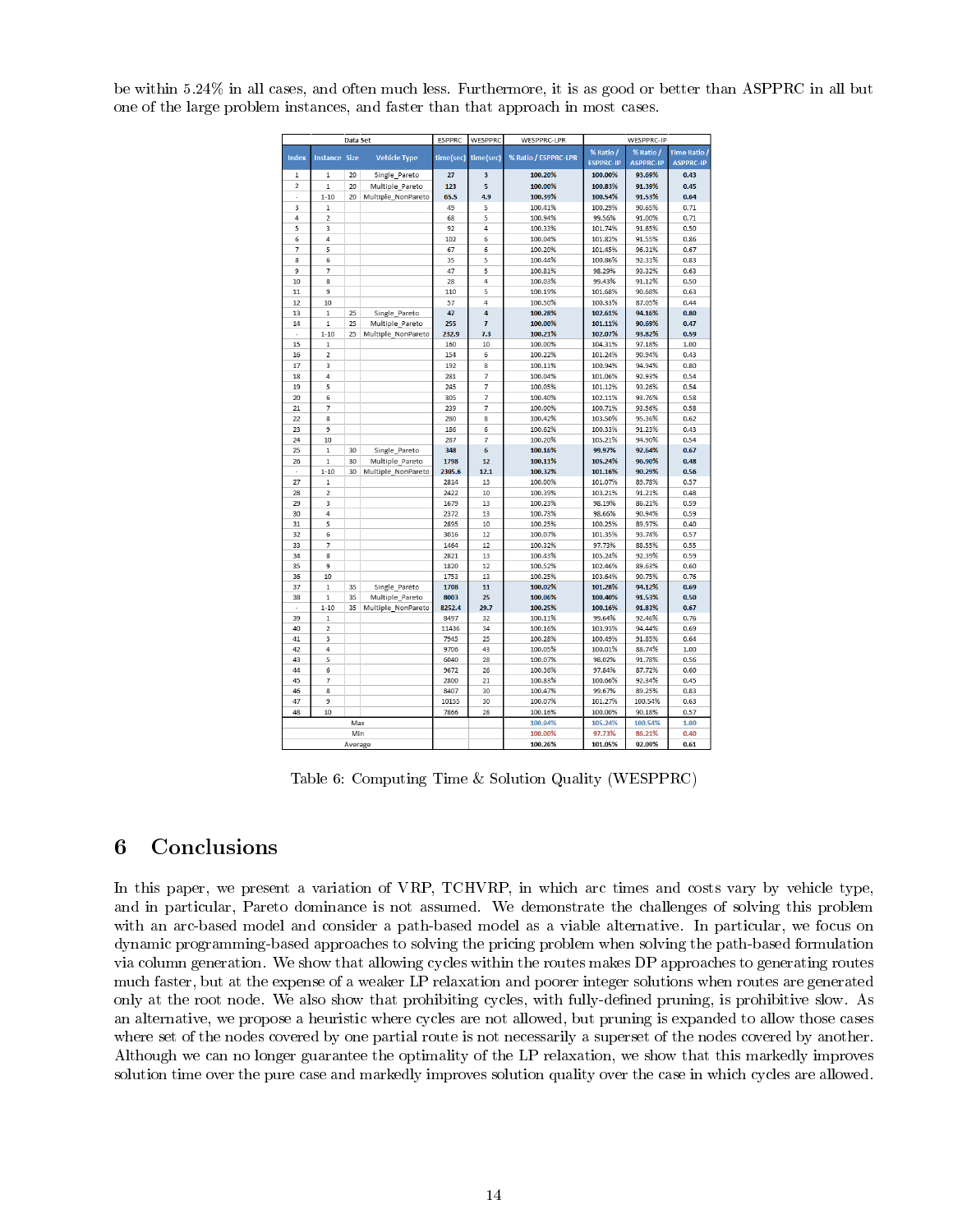# A Problem Data

We generate TCHVRP instances based on the data sets of Golden et al. [25], which is popular benchmark test instances commonly used in the literature. Table 7 gives the characteristics of the TCHVRP instances we have generated. In this table, we give the number N of customers and, for each vehicle type  $k$ , the number  $M_k$  of vehicles available, the variable cost factor  $\alpha_k$  and time factor  $\beta_k$ , error terms for cost  $\epsilon_{\alpha}$  and time  $\epsilon_{\beta}$ , and the number of instances. As global parameter settings, we use the constant capacity Q and loading time L over all vehicles. Finally, we generate three different data sets for TCHVRP: single fleet type with Pareto cost, heterogeneous fleet with Pareto cost, and heterogeneous fleet with non-Pareto cost.

For Pareto instances, we have a fixed cost per mile and distance per hour for each vehicle type. For Non-Pareto instances, we generate the cost per mile  $(\alpha_{ij})$  and distance per hour  $(\beta_{ij})$  from a normal distribution with the means and standard deviations in Table 7. More precisely, the travel cost  $c_{ij}^k$  and time  $t_{ij}^k$  between customers  $i$ and  $j$  for vehicles of type  $k$  are calculated by  $c_{ij}^k = \alpha_{ij}^k d_{ij}$  and  $t_{ij}^k = \frac{d_{ij}}{\beta^k}$  $\frac{a_{ij}}{\beta_{kj}^k}$  when the travel is performed by a vehicle of type  $k$ . These are based off of a Euclidean distance matrix  $D_{ij}$  from the geographical data given in Golden et al. [25]. And then, we generate cost and time matrix such that cost =  $\alpha_{ij} \times D_{ij}$  and time =  $\frac{D_{ij}}{\beta_{ij}}$  given distance matrix  $D_{ij}$ .

For the time resources constraints, we have chosen to use a single value  $Q = 8$  hours for all vehicles, and a loading time of  $L = 30$  minutes for all customer nodes for all vehicle types. Our choice of Q and L is motivated by the fact that we wanted vehicle tours of approximately 9 to 12 nodes per route.

Finally, the error terms  $\alpha_k$  and  $\beta_k$  have been chosen in such a way that no vehicle speed is less than 30 mph or more than 60 mph and cost is between 1.25 and 3.75 dollars per mile.

| N            | Time & Cost                                                                            | Vehicle 1                                                                        | Vehicle 2                                                                        | Vehicle 3                                                                        | <b>Instances</b> |
|--------------|----------------------------------------------------------------------------------------|----------------------------------------------------------------------------------|----------------------------------------------------------------------------------|----------------------------------------------------------------------------------|------------------|
|              | <b>Single Pareto</b><br>$(\alpha_1, \beta_1)$                                          | $M_1$ : 6(20) 9(25) 12(30,35)<br>$\alpha_1$ : 2, $\beta_1$ : 45                  | <b>None</b>                                                                      | <b>None</b>                                                                      |                  |
| $20 \sim 35$ | Multiple Pareto<br>$(\alpha_t, \beta_t)$                                               | $M_1$ : 2(20) 3(25) 4(30,35)<br>$\alpha_1$ : 2.25, $\beta_1$ : 40                | $M2$ : 2(20) 3(25) 4(30, 35)<br>$\alpha_2$ : 2, $\beta_2$ : 45                   | $M_3$ : 2(20) 3(25) 4(30, 35)<br>$\alpha_3$ : 1.75, $\beta_3$ : 50               |                  |
|              | <b>Multiple Non-Pareto</b><br>$(\alpha_t + \epsilon_\alpha, \beta_t + \epsilon_\beta)$ | $\epsilon_{\alpha}$ : N(0,0.25)[1.25,3.75]<br>$\epsilon_{\beta}$ : N(0,7)[30,60] | $\epsilon_{\alpha}$ : N(0,0.25)[1.25,3.75]<br>$\epsilon_{\beta}$ : N(0,7)[30,60] | $\epsilon_{\alpha}$ : N(0,0.25)[1.25,3.75]<br>$\epsilon_{\beta}$ : N(0,7)[30,60] | 10               |

Table 7: Parameters for instances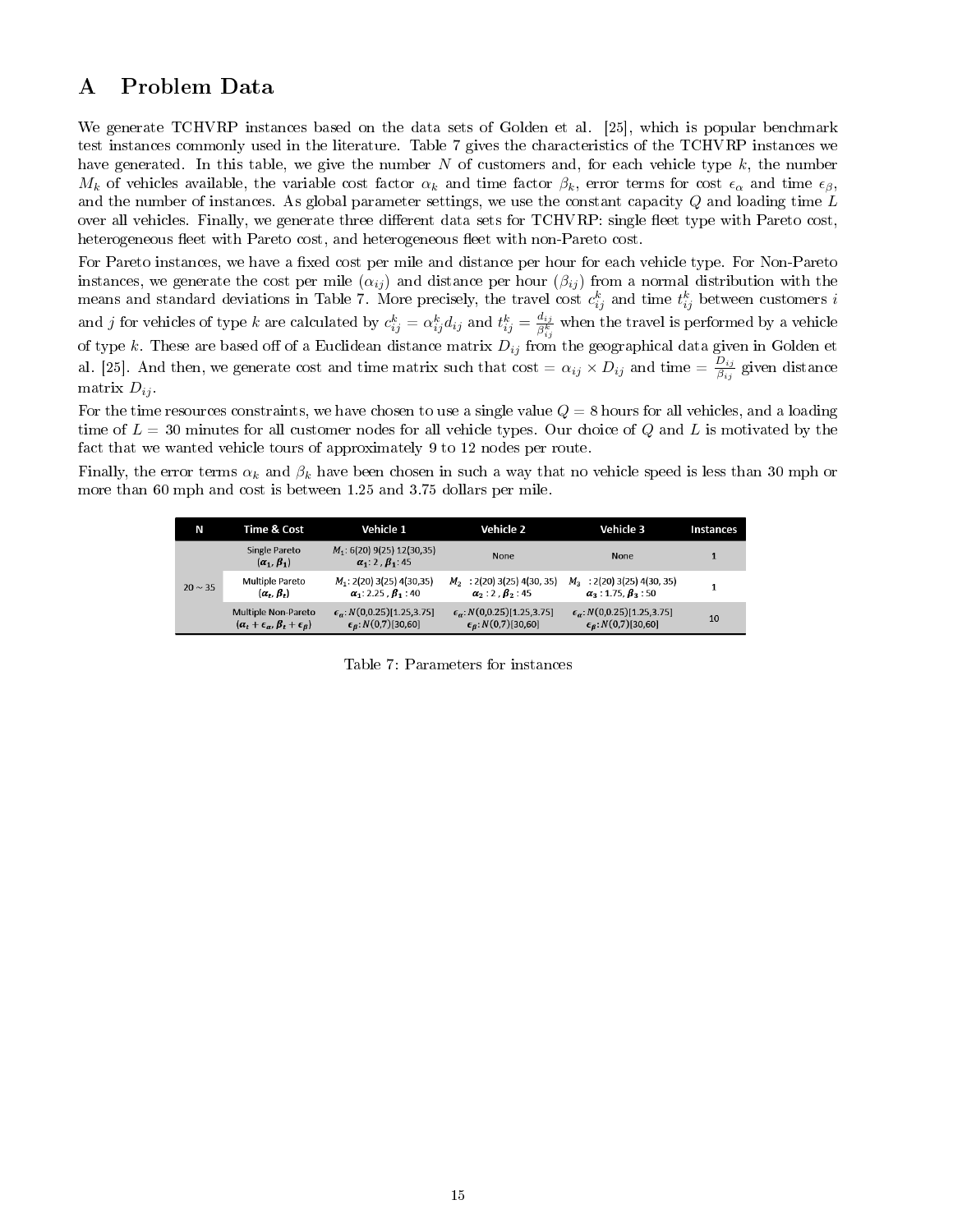# References

- [1] Yogesh Agarwal, Kamlesh Mathur, and Harvey M Salkin. A set-partitioning-based exact algorithm for the vehicle routing problem. *Networks*,  $19(7)$ : 731-749, 1989.
- [2] Roberto Baldacci, Maria Battarra, and Daniele Vigo. Routing a heterogeneous fleet of vehicles. In The vehicle routing problem: latest advances and new challenges, pages 3–27. Springer, 2008.
- [3] Roberto Baldacci, Nicos Christodes, and Aristide Mingozzi. An exact algorithm for the vehicle routing problem based on the set partitioning formulation with additional cuts. Mathematical Programming,  $115(2)$ : 351-385, 2008.
- [4] Michel L Balinski and Richard E Quandt. On an integer program for a delivery problem. Operations  $Research, 12(2):300-304, 1964.$
- [5] Alain Chabrier. Vehicle routing problem with elementary shortest path based column generation. Computers  $\&$  Operations Research, 33(10):2972-2990, 2006.
- [6] Eunjeong Choi and Dong-Wan Tcha. A column generation approach to the heterogeneous fleet vehicle routing problem. Computers & Operations Research,  $34(7):2080-2095$ , 2007.
- [7] Nicos Christodes. The vehicle routing problem. RAIRO-Operations Research-Recherche Opérationnelle,  $10(V1):55–70, 1976.$
- [8] Nicos Christodes, Aristide Mingozzi, and Paolo Toth. Exact algorithms for the vehicle routing problem, based on spanning tree and shortest path relaxations. *Mathematical programming*,  $20(1):255-282$ , 1981.
- [9] Nicos Christodes, Aristide Mingozzi, and Paolo Toth. State-space relaxation procedures for the computation of bounds to routing problems. *Networks*,  $11(2):145-164$ , 1981.
- [10] G u Clarke and JW Wright. Scheduling of vehicles from a central depot to a number of delivery points. *Operations research*,  $12(4)$ : 568–581, 1964.
- [11] G Dantzig, R Fulkerson, and S Johnson. Solution of a large-scale traveling-salesman problem. Operations  $Research, 2(4):393-410, 1954.$
- [12] George B Dantzig and John H Ramser. The truck dispatching problem. Management science, 6(1):80–91, 1959.
- [13] George B Dantzig and Philip Wolfe. Decomposition principle for linear programs. Operations research,  $8(1):101-111$ , 1960.
- [14] Martin Desrochers, Jacques Desrosiers, and Marius Solomon. A new optimization algorithm for the vehicle routing problem with time windows. *Operations research*,  $40(2):342-354$ , 1992.
- [15] Dominique Feillet, Pierre Dejax, Michel Gendreau, and Cyrille Gueguen. An exact algorithm for the elementary shortest path problem with resource constraints: Application to some vehicle routing problems.  $Networks, 44(3): 216–229, 2004.$
- [16] Brian A Foster and David M Ryan. An integer programming approach to the vehicle scheduling problem. Operational Research Quarterly, pages 367–384, 1976.
- [17] Ricardo Fukasawa, Humberto Longo, Jens Lysgaard, Marcus Poggi de Aragão, Marcelo Reis, Eduardo Uchoa, and Renato F Werneck. Robust branch-and-cut-and-price for the capacitated vehicle routing problem. Mathematical programming,  $106(3)$ : 491-511, 2006.
- [18] WW Garvin, HW Crandall, JB John, and RA Spellman. Applications of linear programming in the oil industry. Management Science,  $3(4)$ : $407-430$ , 1957.
- [19] Bezalel Gavish and Stephen C Graves. The travelling salesman problem and related problems. 1978.
- [20] Bezalel Gavish and Stephen C Graves. Scheduling and routing in transportation and distribution systems: formulations and new relaxations. Management Science (accepted. subject to revision), 1982.